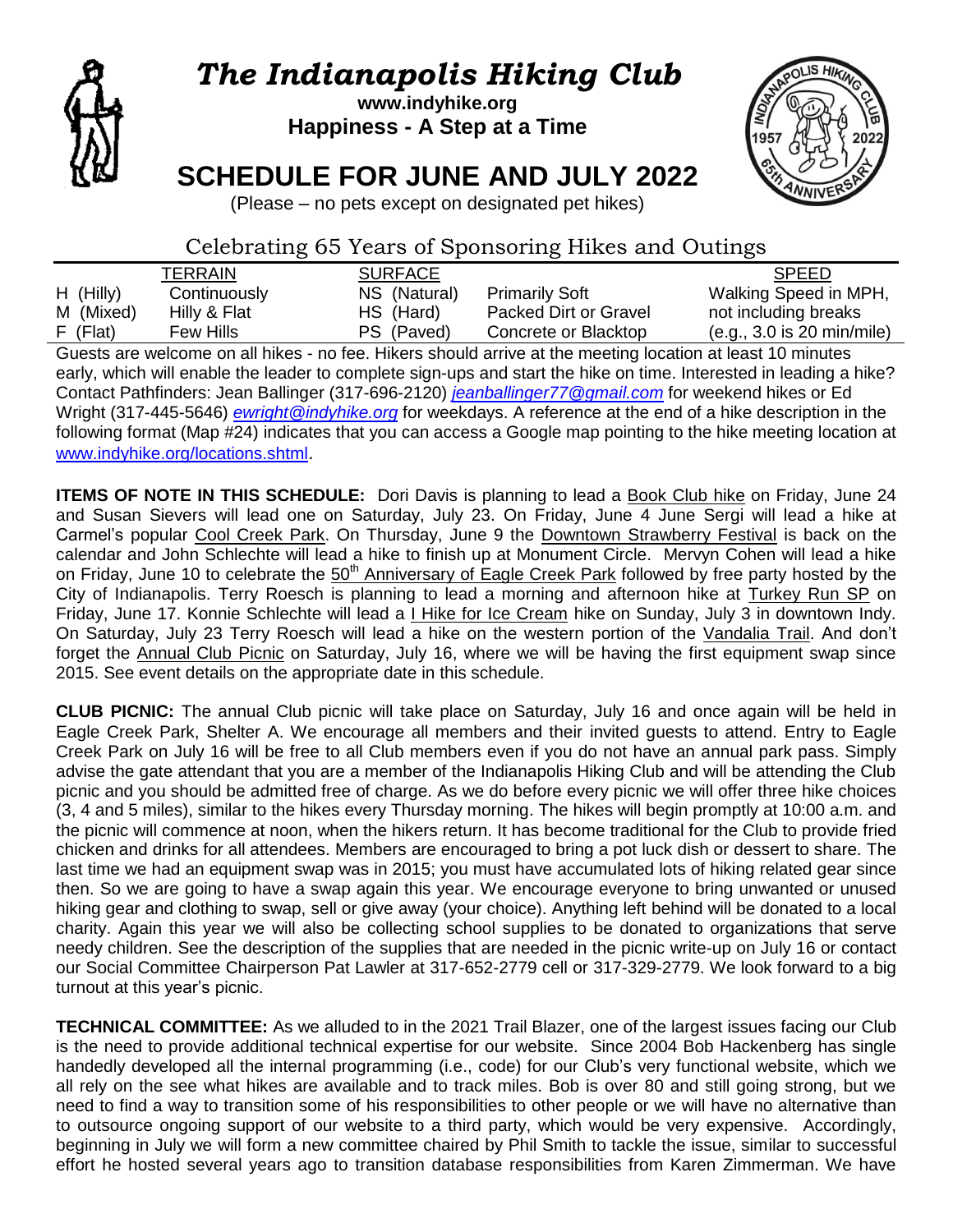several individuals, with a vested interest in the outcome, who have volunteered to be on the committee including Phil Smith, Bob Hackenberg, Ed Wright (webmaster), John Lyghtel (retired programmer), Karen Zimmerman and John McShea our current database expert. We would really like others on the committee, who have experience either developing or overseeing the development of websites or experience with programming who are willing to learn from a master. Anyone having such an interest or experience, or if you know of someone who does, please contact Ed Wright who is responsible for organizing the committee at *[ewright@indyhike.org](mailto:ewright@indyhike.org)* or 317-445-5646.

**PRESIDENT'S CORNER:** Happy Trails! During the summer months we'll all likely be spending more time outside hiking on multi-surfaced trails. Remember, what goes up, must come down and descents can be treacherous, as I learned in the Smokies. Here are some downhill safety tips: 1) Keep your center of gravity low and directly over your legs. Don't lean forward or backward. If the gradient is steep, take shorter steps to keep your center of gravity over your legs. 2) Minimize stress on knees by keeping the forward leg slightly bent on impact. That way the muscles take more of the strain and the joints take less. 3) Hike "flat footed" not heel first as you would normally. Watch for stones and twigs that can become rollers under your feet. 4) If the slope is steep or slippery, edge down sideways with toes pointed across the hill rather than downward. Use the uphill hand for balance if you slip and slip into the hill, not forward. 5) Poles can help with maintaining balance on hills, but don"t put your full weight on them or rely on them completely.

Hope these common sense reminders help keep us all safe through the "ups and downs" this summer. Remember, "If we were meant to stay in one place, we"d have roots instead of feet!

Lori Showley President, Indianapolis Hiking Club

#### **HIKE SCHEDULE:**

#### **Wednesday, June 1**

- 9:00 AM MEADOWLARK PARK, CARMEL From US 31 in Carmel go east on W Main St past Guilford Rd to Meadow Lane. Turn left and go north to Meadowlark park, which should now be open. In case the park is still closed due to construction, park on the street just outside the park. We will walk as a group and take turns leading this 5 mile hike and will walk different places in Carmel each week. Hike repeats each Wednesday in June and July. (Map #58)(F,PS,3) Leader: Ed Wright (317-445-5646) and other leaders.
- 9:00 AM BRISK WALK IN THE WOODS This 7-8 mile brisk all trail hike is a great way to stay in shape. Meet in Eagle Creek Park (fee) at lot just inside the 56th St entrance. Hike repeats each Wednesday in June and July. Join us at a nearby Starbucks after the hike. (Map #40)(M,NS,3-3.5) Leader: Jim Goulding (317-695-8744)
- 9:00 AM AMPHITHEATER ROAD HIKE If country roads are calling your name, this is the hike for you. Join me for a 5, 6 or 10 mile hike and enjoy the countryside by hiking down a beautiful winding road. Park at my house at 688 N 900 W, Arlington, IN 46104. From I-465 SE exit on Brookville Rd (US 52) heading east for approximately 25 miles to CR900W and turn right. Go past 2 crossroads on 900W. My house is the 2nd house on the left past the 2nd crossroad. My address is on the mailbox. Hike repeats every Wednesday in June and July. (F,PS,3-3.5) Leader: Julie Litten (317-407-4652)
- 9:30 AM PIKE LIBRARY AND NORTHWESTWAY PARK Join me for a 4-5 mile self-guided walk starting at Pike Library, 6525 Zionsville Rd. We will walk through Robin Run Village and continue on to Northwestway Park then back to the library. Shorter and longer options are available. Meet behind the library in the rear lot. Hike repeats each Wednesday in June and July. (F,PS) Leader: Joan Griffitts (317-297-7312)
- 9:30 AM DOWNTOWN INDY ON THE CULTURAL TRAIL Join us for a 4-5 mile walk in downtown Indy and surrounding neighborhoods. Expect a different route each week. Meet at Shapiro's Deli at 808 S. Meridian St (at McCarty St). Please park on the southwest portion of the lot away from the building. Hike repeats each Wednesday in June and July. (Map #41) (F,PS,2.5-3) Leaders: Harold Crooks (317-730-4850) and Susanne McNeely (317 384-2909)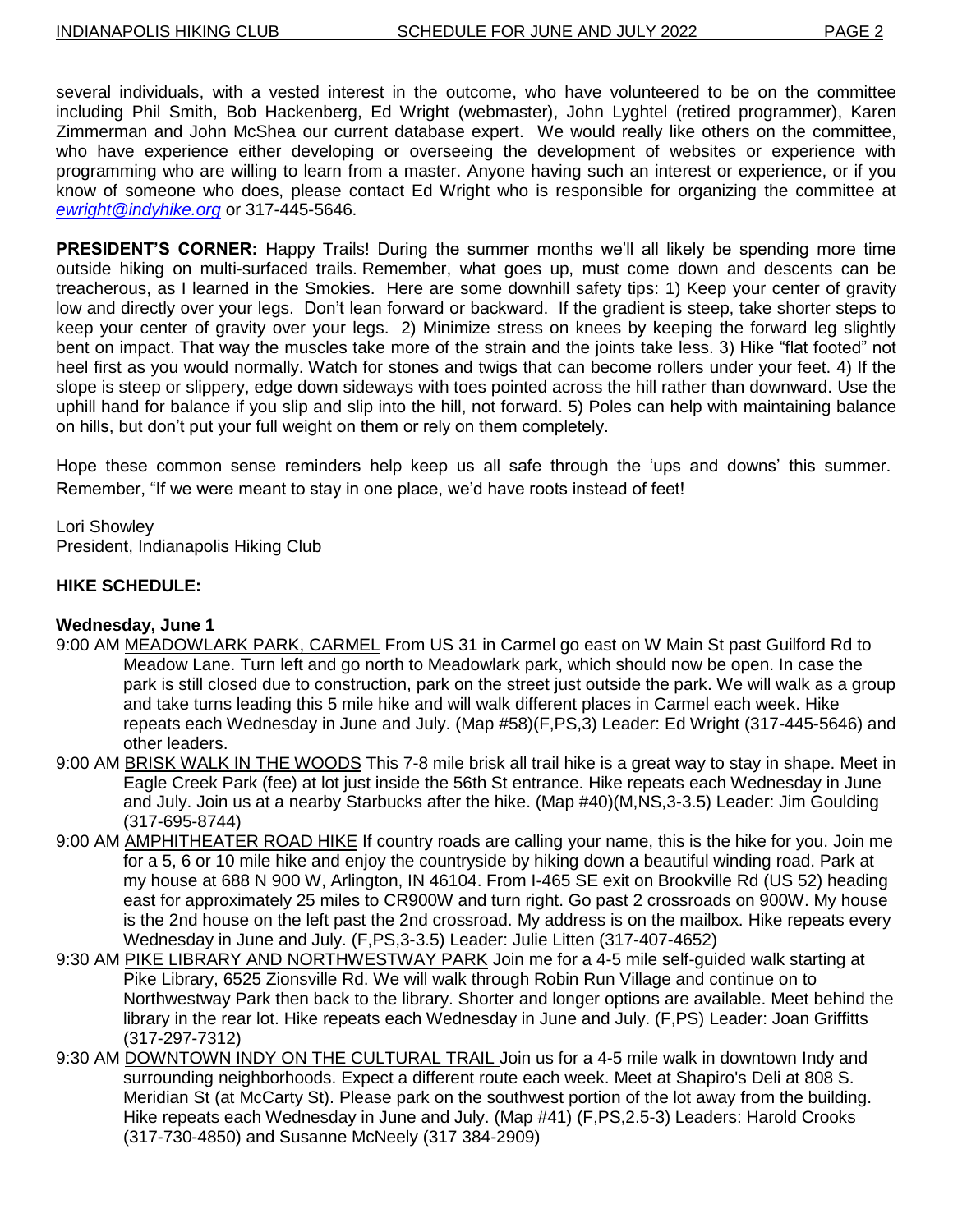- 4:00 PM GREENWOOD PARK MALL WEDNESDAY AFTERNOON Meet to sign-up at the food court at 4:00 pm; otherwise look for the leader during the hike (she will have the signup sheet with her). Self guided hike of up to 6 miles with shorter options between the hours of 4-6 pm. If the weather is nice we may walk outside. Hike repeats every Wednesday in June and July. (F,PS) Leader: Glee Crowder (317- 859-8159)
- 4:30 PM EXPLORE ZIONSVILLE This will be a 5-mile hike through quaint neighborhoods, the Zionsville Rail Trail and possibly Starkey Park. Meet in Zionsville Town Hall parking lot at 1100 W Oak St across from McDonalds. From I-465 N take Michigan Rd north and turn left (west) on 116th St and go to 1st St in downtown Zionsville. Go right on 1st St then left (west) on Oak St to the town hall. Hike repeats each Wednesday in June and July. (Map #34) (F,PS,3.5) Leader: Janet Cohen (317-508-8523 or 317- 417-2628) and various others

# **Thursday, June 2**

- 9:00 AM THE OTHER THURSDAY MORNING HIKE Meet at the Walmart located at 5550 Fall Creek Pkwy N Dr at the corner of 56th St and Fall Creek Pkwy. To find the main entrance to WalMart, turn south off 56th St onto Fall Creek Pkwy and then turn right into the parking lot. Park in the rear of the Walmart lot behind Starbucks. This is usually a 6-mile self guided hike north on the Fall Creek Trail to Skiles Test Park and back, however, from time to time the leaders may change the route. Hike repeats every Thursday in June and July. (Map #45)(F,PS,3-3.5) Leaders: Tish Brafford (317-251-8907, 317-531- 6700 cell) or Jo Anne Starzyk (317-771-0914)
- 9:30 AM EASY AT EAGLE CREEK FIVE MILE This is the first of three very popular hikes in Eagle Creek Park every Thursday morning. All three hikes meet at the Earth Discovery Center parking lot in Eagle Creek Park (fee), which is located off of 56th St just west of the Colts facility. This will be a moderately paced 5-mile hike over, around, up and down through the woods. Hike repeats every Thursday in June and July. After the hike join us for lunch (we have been doing it for over 30 years) at Golden Corral on 38th St. We have lots of fun. (Map #17)(M,NS,3) Leader: Rick Wortman (317-701-1329)
- 9:30 AM EASY AT EAGLE CREEK FOUR MILE Same directions and repeat dates as Easy at Eagle Creek Five Mile. This is a 4 mile slower paced hike mostly on groomed trails. Same lunch invite as the 5 mile hike. (M,NS,2.5-3) Leader: Harold Crooks (317-730-4850)
- 9:30 AM EASY AT EAGLE CREEK THREE MILE Same directions and repeat dates Easy at Eagle Creek Five Mile. This is a 3 mile hike at an even slower pace, mostly on paved roads and groomed flat trails. Same directions and repeat dates Easy at Eagle Creek - Five Mile. Same lunch invite as the 5 mile hike. (M,PS/NS,2.5-3) Leader: Ed Wright (317-445-5646)
- 6:00 PM FORT HARRISON/LAWRENCE From I-465 E go east on 56th St and turn left on Lee Rd. Meet in the back parking lot of the YMCA on Lee Rd for 6-8 mile brisk hike. Hike repeats every Thursday in June and July.(F,PS,3.5) Leader: Rick Braun (317-679-2972)

# **Friday, June 3**

- 7:00 AM FRIDAY MORNING ON THE MONON TRAIL Join me for a self-guided hike of 1-20 miles on the Monon Trail every Friday morning in June and July. Meet at the Monon trail-head parking lot on 96 St. Restrooms are available. (F,PS) Leader: Rick Kinnaman (317-407-9746)
- 8:30 AM EARLY BIRD IN ZIONSVILLE This will be moderate pace 5-6 mile hike through scenic Zionsville; expect a different route each week. From I-465 N take Michigan Rd north to 116th St. Turn left (west) and go to downtown Zionsville and turn right on 1st St (one block past Main) and then left on Oak St. Take Oak St to the Zionsville Town Hall parking lot at 1100 W Oak St across from McDonalds. Hike repeats every Friday in June and July. (Map #34) (M,PS,3-3.5) Leader: Janet Cohen (317-508-8523 or 317-417-2628)
- 9:00 AM TGIF IN EAGLE CREEK PARK Join us for a 6-mile hike with a 8-mile option. This will be a trail hike unless conditions prompt a switch to the roads. Meet in Eagle Creek Park (fee) at the Swimming Area (beach) parking lot. Use the 56th St entrance that is just west of the Colts facility. Hike repeats on all Fridays in June and July. (M,PS/NS,3-3.5) Leader: Phil Smith (317-443-3955)
- 9:30 AM GARFIELD PARK/PLEASANT RUN TRAIL Since I-70 and I-65 are both closed in downtown Indy due to construction, you are going to have to find your own way to get to Garfield Park. In any event from exit 109 on I-65 (Raymond St) go west on Raymond about 1/2 mile to Pleasant Run Pkwy N Dr and turn left (south) go to the next stoplight. Turn left onto Pagoda Dr, then turn left again and park next to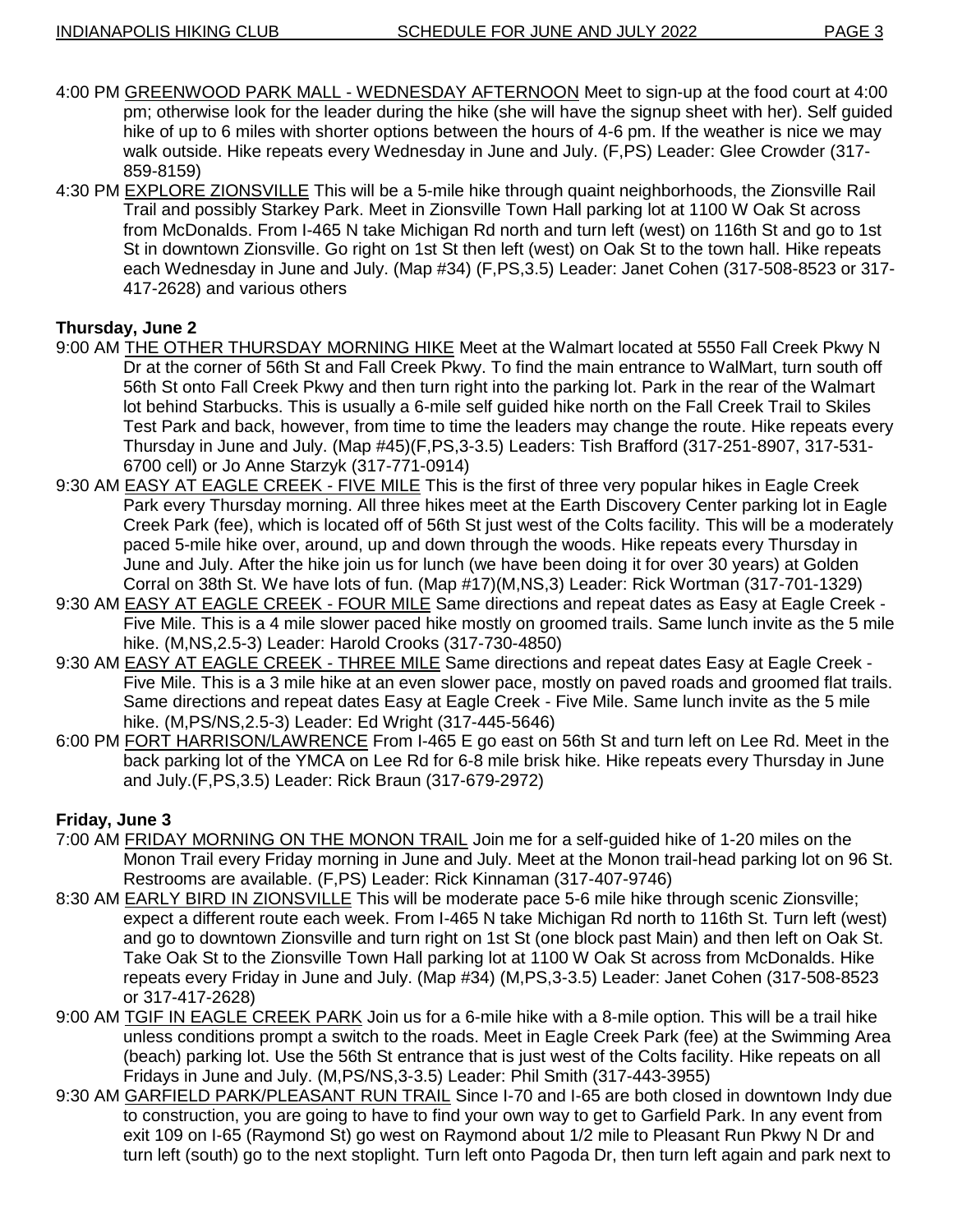the swimming pool in Garfield Park. This is a 5-6 mile hike in various neighborhoods surrounding Garfield Park. Hike repeats every Friday in June and July. (Map #52)(F,NS/PS,2.5-3) Leader: Glee Crowder (317-859-8159)

- 9:30 AM COOL CREEK PARK, CARMEL Join us as we walk around and through one of Carmel's most popular parks then take a paved trail north towards Westfield for a total of 5 miles. The address is 200 East 151st St, Carmel IN 46033. Meet in the children"s play area near front entrance of the park. (M,NS/PS,2.5-3) Leader: June Sergi (317-372-3018)
- 6:00 PM BUTLER, TOWPATH AND NEARBY NEIGHBORHOODS This is a 6-mile hike through the Butler campus, the Canal Towpath and nearby neighborhoods. Meet near Door #1 at the front of Hinkle Fieldhouse, which is located on 49th St, west of Boulevard Place. Hike repeats every Friday in June and July. (Map #32) (M,PS/NS,3.5) Leader: Jim Griffin (317-294-1121)

# **Saturday, June 4**

- 7:30 AM RISE AND SHINE Meet in Broad Ripple at the free parking lot ½ block south of Broad Ripple Ave on Carrollton Ave for an 8 mile guided hike. Hike will be done in time for those that wish to do the Ten at Ten. Hike repeats each Saturday in June and July. (Map #16)(F,P/NS,3.5-4) Leader: Rick Braun (317- 679-2972)
- 9:00 AM GREENWOOD MALL SATURDAY Sign in at the food court by 9:00 AM; thereafter look for the leader during the hike (she will have the sign-up sheet with her). Hike between the hours of 9-11 AM for a self-guided hike of up to 8 miles with shorter options. If the weather is nice we will probably walk outside. Hike repeats every Saturday in June and July. (F,PS) Leader: Glee Crowder (317-859-8159)
- 9:00 AM PENNSY TRAIL Enjoy a 6-12 mile hike on the paved Pennsy Trail. From I-465 E take I-70 east to Greenfield exit. Turn right on SR 9 and then left on New Rd (light by Starbucks). At roundabout, go right (south) on Apple St. After you cross US 40, look for the Pennsy trailhead parking lot on the right. Hike repeats all Saturdays in June and July. (F,PS,3-3.5) Leader: Julie Litten (317-407-4652)1
- 10:00 AM TEN AT TEN Meet in the free parking lot 1/2 block south of Broad Ripple Ave on Carrollton Ave for a self-quided 6 or 10-mile hike. Repeats every Saturday in June and July. (Map #16) (F,PS) Leader: Rick Kinnaman (317-407-9746)

# **Sunday, June 5**

- 9:00 AM BROAD RIPPLE Meet in the free parking lot ½ block south of Broad Ripple Ave on Carrollton Ave (use 6229 Carrollton Ave for GPS address) for a guided 6 mile hike with option for up to 4 additional (self-guided) miles. Repeats each Sunday in June and July. (Map #16)(F,PS,3-3.25) Leader: Kathy Whalen (317-409-3265)
- 9:00 AM COLLEGE PARK Meet at the College Park Elementary School, 2811 Barnard St. From W 86th St, turn north on Colby Blvd and travel .4 miles to Barnard St and turn right, going 0.3 miles to the school. This will be a 6 mile hike with shorter options through the College Park area neighborhood. Repeats each Sunday in June and July. (F,PS,3-3.5) Leader: Marti Burton (317-306-9878)
- 1:30 PM MEADOWLARK PARK ON A SUNDAY AFTERNOON From US 31 in Carmel go east on W Main St past Guilford Rd to Meadow Lane. Turn left and go north to Meadowlark park, which should now be open. In case the park is still closed due to construction, park on the street just outside the park. This will be a 5 mile hike on paved trails and neighborhoods in northern Carmel. (Map #58)(F,PS,3) Leader: Cherie Voege (317-848-7674)

## **Monday, June 6**

- 9:00 AM MORNING CONSTITUTIONAL Meet in Eagle Creek Park (fee) at lot just inside 56th St entrance just west of the Colts facility for a brisk 6-mile road hike. Repeats on Monday, July 4. (Map #40) (M,PS,3.5) Leader: Kate Curtiss (317-247-0283)
- 9:15 AM SOUTHPORT PARK Meet at 6901 Derbyshire Rd behind the former Southport Police Station for an 8-mile hike. Hike repeats each Monday in June and July. (F,NS/PS,3) Leader: Glee Crowder (317- 859-8159)
- 9:30 AM SLOW & EASY: TOWPATH, BUTLER, ROCKY RIPPLE Join us for a walk the canal tow path, Butler University campus and the quaint town of Rocky Ripple. From Meridian St, turn west on 56th St and drive two blocks; park on either side of Kenwood, but not in the parking lots. Restroom available at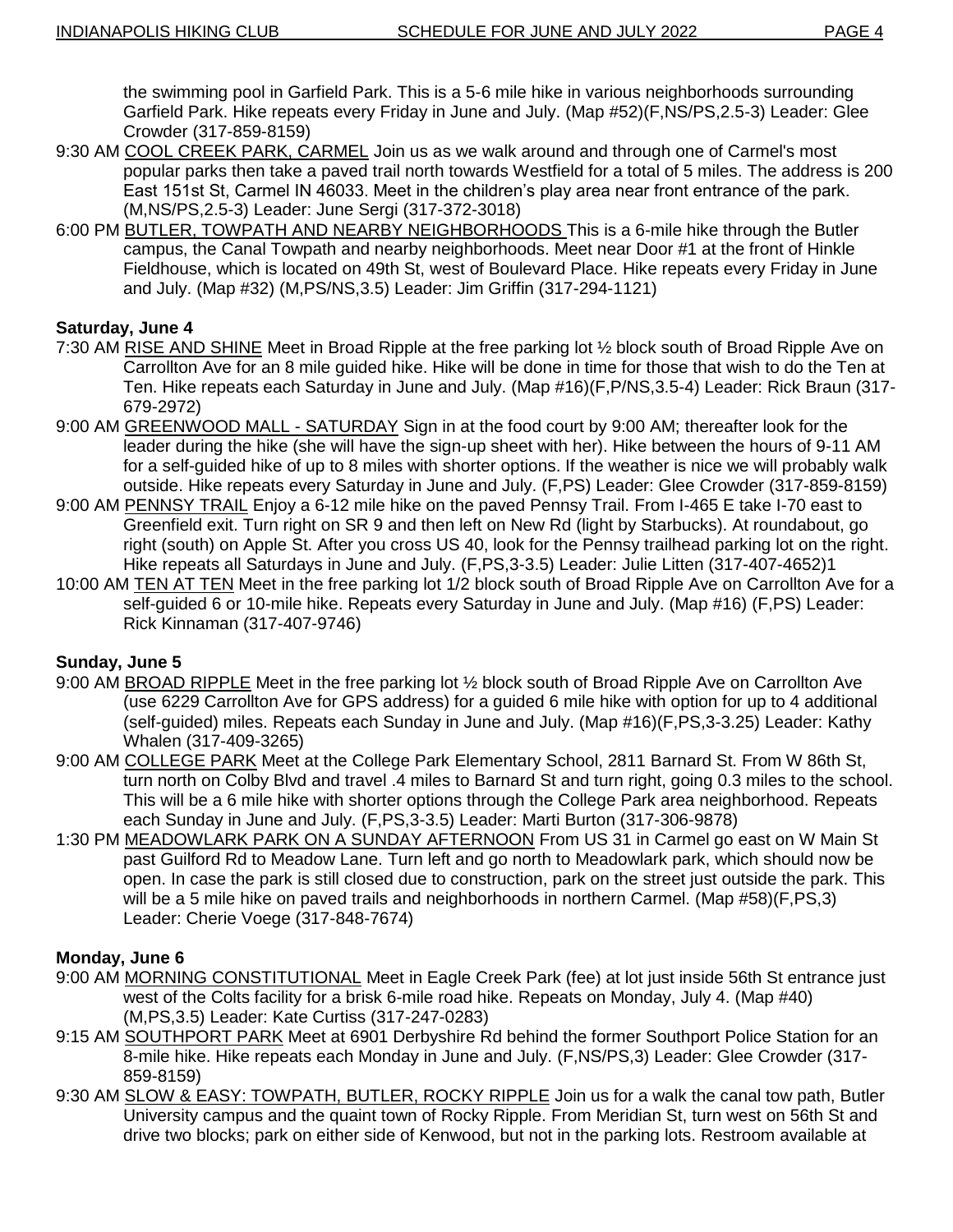Starbucks on 56 St. Walk will have 3, 4 and 5 mile options. Hike repeats on July 4. (F,PS/HS/NS,2.5- 3) Leader: Ed Wright (317-445-5646)

- 4:00 PM GREENWOOD MALL MONDAY AFTERNOON Meet to signup at the food court at 4:00 pm; otherwise look for the leader during the hike (she will have the signup sheet with her). Self guided hike of up to 6 miles with shorter options between the hours of 4-6 pm. If the weather is nice we may walk outside. Hike repeats every Monday in June and July. (F,PS) Leader: Glee Crowder (317-859-8159)
- 6:00 PM BROAD RIPPLE EVENING HIKE Meet in free parking lot that is 1/2 block south of Broad Ripple Ave on Carrollton Ave for a hike of 5-6 miles. Hike repeats every Monday evening in June and July. (Map #16) (F,PS/NS,3-3.5) Leader: Mary Bruss (317-308-0182)
- 6:00 PM EXPLORE FISHERS IN THE EVENING Meet in Geist Coffee parking lot at the northwest corner of Fall Creek Rd and Brooks School Rd for a 6-8 mile hike through scenic neighborhoods. Hike repeats each Monday evening in June and July. (Map #25)(F,PS,3.5) Leader: Rick Braun (317-679-2972)

# **Tuesday, June 7**

- 9:00 AM CENTRAL PARK/MONON TRAIL IN CARMEL This is a 1-12 mile self-guided hike (most people do 5-8 miles) on the Monon Trail. From the intersection of 116th St and Westfield Blvd/Rangeline Rd in Carmel go south to Central Park Dr (first intersection on right). Turn right (west) on Central Park Dr and go to the parking lot at the end. Meet in the north end of the parking lot close to the Monon trail. Hike repeats every Tuesday in June and July. (Map #51) (F,PS) Leader: Jo Anne Starzyk (317-771- 0914)
- 9:30 AM MERIDIAN WOODS Join us for a 5-6 mile south side hike in Meridian Woods and nearby neighborhoods on mostly paved trails. On Indy's south side, go south on SR 135 and turn right onto West Banta Rd. Go about 1/2 mile and turn left into the Baptist Church, 329 West Banta, which is just past Lockwood Lane. Meet in the parking lot. Seek a restroom before you arrive since there are none on the hike. Repeats every Tuesday in June and July. (F,PS,3) Leader: Glee Crowder (317-859-8159)
- 9:30 AM RIVERSIDE PARK AND NEARBY NEIGHBORHOODS This will be a 6-mile hike. From Meridian St go west on 16th St to 1502 W. 16th St. Park at the soccer field on 16th across from old Bush Stadium. We will have one restroom stop in the middle of the hike. (F,PS,2.5-3) Leader: Pat Lawler (317-329- 2779, 317-652-2779 cell)
- 9:30 AM SOUTHWESTWAY PARK Enjoy a moderate 5-mile hike near White River and up Mann Hill, the 2nd highest elevation in Marion Cnty. Meet at Southwestway Park; the address is 8400 Mann Rd, 46221. From I-465 S heading west, take Mann Rd exit (There is no Mann Rd exit traveling east. Also be aware that the bridge over I-465 will be replaced and may not be accessible. Southport Rd is also closed.) Turn south on Mann Rd and go 2.7 miles to the park. If coming from the west, from I-465 SW exit onto SR 67 (Kentucky Ave) heading southwest toward Mooresville and go just over a half mile. Turn left on High School Rd. In another 0.2 miles turn left onto W Thompson Rd and go about 2.3 miles to Mann Rd. Turn right onto Mann Rd and go 2.5 miles to the park. Enter the park on the east side of the road just after the ball diamonds. Meet in the upper parking lot at the end of the drive. A Port-o-let is available in the parking lot. Hike repeats every Tuesday in June and July. For questions about road closures, call Debbie. (Map #61)(M,NS,2.5-3) Leader: Debbie Bucholz (317-361-9210)
- 9:30 AM FORT HARRISON STATE PARK Enjoy a 5-mile hike on forested trails. From I-465 NE go east on 56th St and turn left on Post Rd then turn left into the park (fee). Meet at the Cherry Tree parking lot. Hike repeats on June 21 and July 5 & 19. (Map #18) (M,NS,2.5) Leader: John Schlechte (317-294- 2021 cell)
- 10:30 AM **EASTSIDE NEIGHBORHOODS** Join us for a 5 mile hike around the city's historical east side neighborhoods. We will walk a different area each week. From the 5700 block of East Washington St turn south on to Audubon Rd next to the Irvington Library - restrooms available at the Library. Turn right at the second 4-way stop sign onto Bonna Ave and park on the north side of Bonna next to the Pennsy trail. Hike repeats on Tuesday, June 7 & 21 and July 5 & 19. (F,PS,3) Leader: Melinda Jones (317-850-2500)
- 6:00 PM HOMECOMING IN UNIVERSITY PARK From I-65 S take exit 99 -Main St in Greenwood. Go east about one mile and turn right into a subdivision called "Homecoming in University Park". Go half way around the round-about and continue to the University Park sign. Turn right and park at the first parking lot (back side). This hike is 5 miles on sidewalks and blacktop footpaths through wooded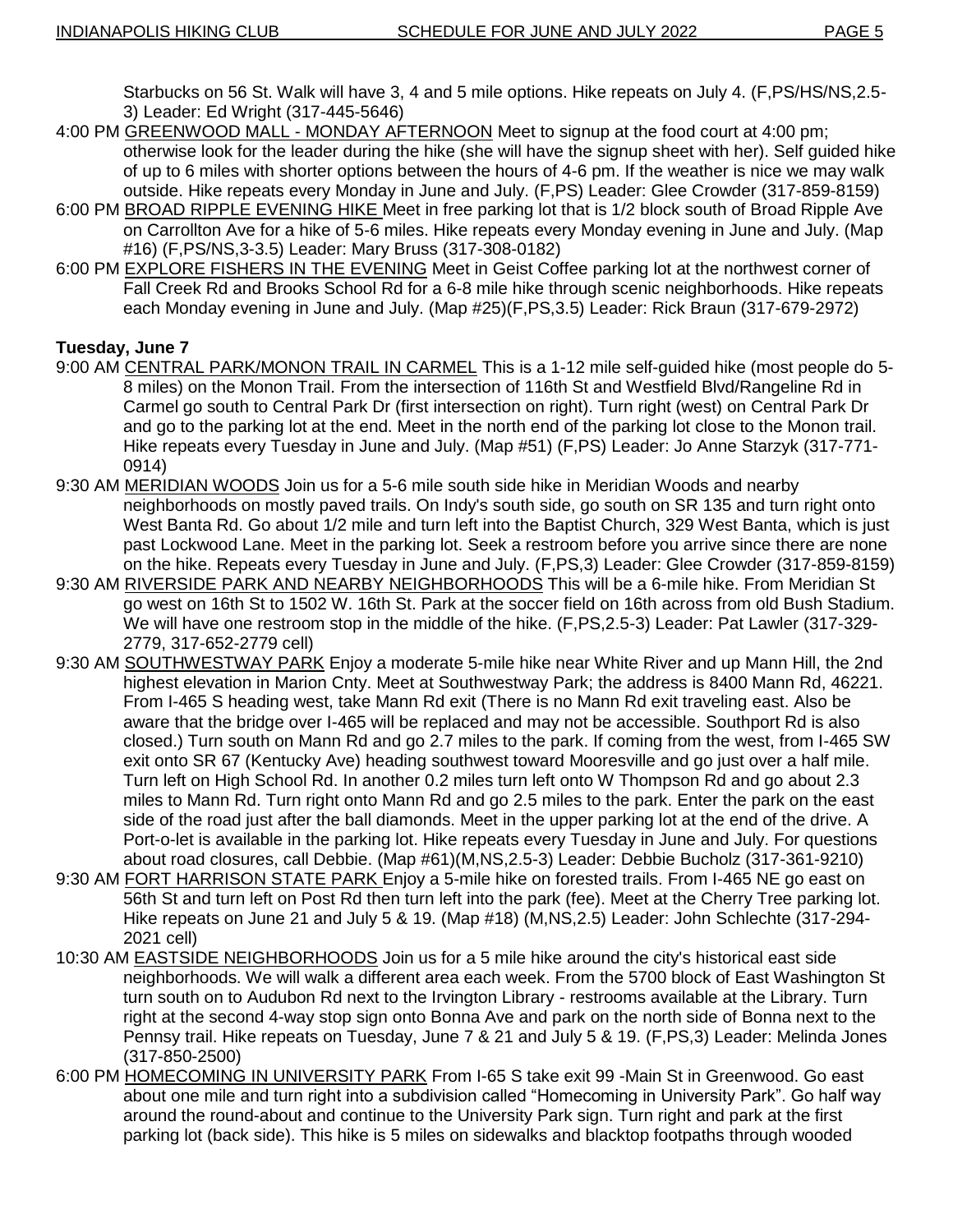areas, with shorter options. Hike repeats each Tuesday in June. (F,PS,2.5-3) Leader: David Kincaid (317-787-6593)

## **Wednesday, June 8**

9:00 AM MEADOWLARK PARK, CARMEL See Wednesday, June 1

- 9:00 AM BRISK WALK IN THE WOODS See Wednesday, June 1
- 9:00 AM **AMPHITHEATER ROAD HIKE** See Wednesday, June 1
- 9:30 AM PIKE LIBRARY AND NORTHWESTWAY PARK See Wednesday, June 1
- 9:30 AM DOWNTOWN INDY ON THE CULTURAL TRAIL See Wednesday, June 1
- 4:00 PM GREENWOOD PARK MALL WEDNESDAY AFTERNOON See Wednesday, June 1
- 4:30 PM EXPLORE ZIONSVILLE See Wednesday, June 1

## **Thursday, June 9**

9:00 AM THE OTHER THURSDAY MORNING HIKE See Thursday, June 2

- 9:00 AM INDY'S DOWNTOWN STRAWBERRY FESTIVAL The Strawberry Festival, which benefits many local human services organizations, is back in its regular June time slot. Let"s take a 4-5 mile walk and enjoy strawberry shortcake, topped with whipped cream and a generous scoop of vanilla ice cream. (\$) Meet at Shapiro"s Deli, 808 S Meridian St (at McCarty Street) (Map #41)(F,PS,2.5) Leader: Konnie Schlechte (317-417-5112 cell)
- 9:30 AM EASY AT EAGLE CREEK FIVE MILE See Thursday, June 2
- 9:30 AM EASY AT EAGLE CREEK FOUR MILE See Thursday, June 2
- 9:30 AM EASY AT EAGLE CREEK THREE MILE See Thursday, June 2
- 6:00 PM FORT HARRISON/LAWRENCE See Thursday, June 2

## **Friday, June 10**

- 7:00 AM FRIDAY MORNING ON THE MONON TRAIL See Friday, June 3
- 8:30 AM EARLY BIRD IN ZIONSVILLE See Friday, June 3
- 9:00 AM TGIF IN EAGLE CREEK PARK See Friday, June 3
- 9:00 AM FLAT FORK CREEK PARK, FISHERS Join us for a leisurely guided hike at Fishers newest park on mostly level paved trail through a partially wooded park, gravel path around lake and sidewalk through newer construction neighborhood. Options for 3 or 4 miles. The address of the park is 16141 E 101st St, Fishers. From the corner or 96th St and Olio Rd in Fishers, travel east on 96th St about 1.5 miles to Cyntheanne Rd. Go north on Cyntheanne Rd to 101st St and then east to the park entrance on your right. Meet in the parking lot. Hike repeats on the remaining Fridays in June and July. (F,PS/HS,2.5) Leaders: Barb and Mike Cicholski (765-426-0708)
- 9:30 AM PIKE LIBRARY ON FRIDAY This is the same 4-5 mile self-guided walk starting at Pike Library, 6525 Zionsville Rd that I lead each Wednesday. We will walk through Robin Run Village and continue on to Northwestway Park then back to the library. Shorter and longer options are available. Meet behind the library in the rear lot. Hike repeats on Friday June 24 and July 8 & 22. (F,PS) Leader: Joan Griffitts (317-297-7312)
- 9:30 AM GARFIELD PARK/PLEASANT RUN TRAIL See Friday, June 3
- 9:30 AM MACGREGOR PARK IN WESTFIELD MacGregor Park is a 96 acre nature park located in Westfield. We will hike 4-5 miles on natural trails through scenic woods and prairies and see many birds and early summer wildflowers. Take US 31 north to the Sheridan Rd (SR 38) exit and turn east. The park is located just east of US 31 on SR 38. You will turn north into the park and pass the playground and continue to the main parking lot. (M,NS,2.5-3)Leader: June Sergi (317-372-3018)
- 4:45 PM EAGLE CREEK PARK 50TH BIRTHDAY ANNIVERSARY HIKE AND PARTY Today will be exactly 50 years since the park was opened by Indianapolis Mayor Richard Lugar on the 10th of June 1972. Our club hiked twice in the park during 1972. Meet in Eagle Creek Park (entry fee) at the parking lot just inside the 56th St. entrance. We will do a 5-mile hike along trails. The hike will end at the Eagle Creek Park beach. For those wishing to return home it is just a short walk up the hill to the parking lot. Everyone is invited to enjoy a large party at the beach put on by the park. There is no entry fee, and the celebration is open to the public. There will be multiple bands with fun music. Beer and food will be sold - you may bring your own food. (Map #40)(M,NS,2.75) Leader: Mervyn Cohen (317-417-2628)
- 6:00 PM BUTLER, TOWPATH AND NEARBY NEIGHBORHOODS See Friday, June 3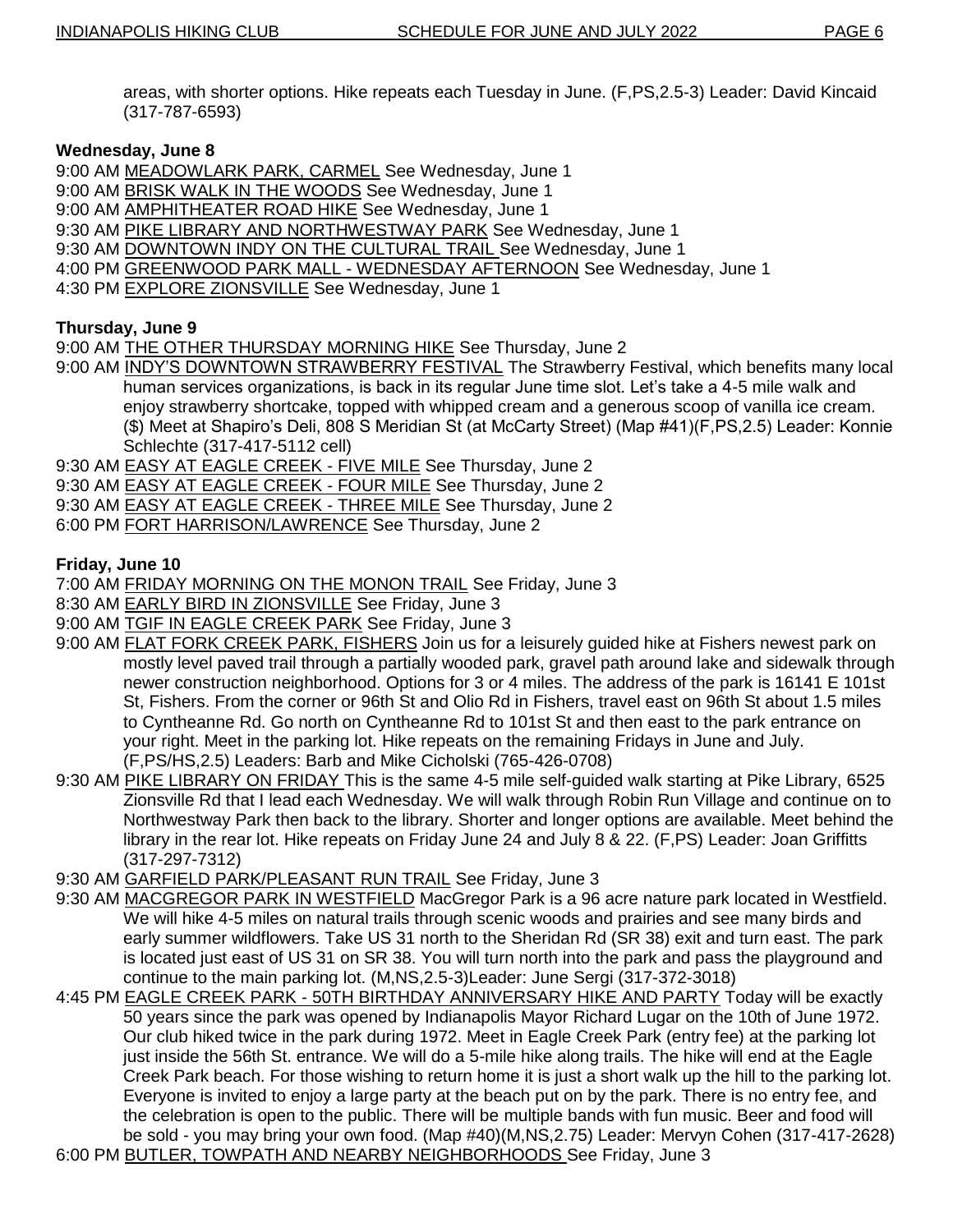## **Saturday, June 11**

7:30 AM RISE AND SHINE See Saturday, June 4 9:00 AM GREENWOOD MALL - SATURDAY See Saturday, June 4 9:00 AM PENNSY TRAIL See Saturday, June 4 10:00 AM TEN AT TEN See Saturday, June 4

# **Sunday, June 12**

9:00 AM BROAD RIPPLE See Sunday, June 5 9:00 AM COLLEGE PARK See Sunday, June 5

# **Monday, June 13**

- 9:00 AM CLEAR THE COBWEBS Meet in Eagle Creek Park (fee) at lot just inside 56th St entrance for a 6 or 8-mile brisk road hike. We will walk together for the first 3 miles to the restroom, then faster hikers may go on at their own pace. Hike repeats on every Monday in June and July, except July 4. (Map #40)(M,PS,3.5) Leader: Janet Cohen (317-508-8523 or 317-417-2628)
- 9:15 AM SOUTHPORT PARK See Monday, June 6
- 9:30 AM SLOW & EASY AT CROWN HILL CEMETERY Enjoy a scenic walk in America's fourth largest private cemetery established in 1863 and final resting place to many famous Hoosiers and home to more than 100 tree species. From the 700 block of West 38th St, go north on Clarendon Rd to the cemetery entrance. Crown Hill has asked us to no longer use the main parking lot; it is reserved for funerals. Just after you enter the cemetery proper, please park behind the mausoleum (large limestone building) on both sides of the street not blocking any drive ways or dumpsters. Hike includes options of 3, 4 and 5 miles. Hike repeats on July 11. (Map #42)(M,PS/NS,2.5-3) Leader: Ed Wright (317-445- 5646)
- 4:00 PM GREENWOOD MALL MONDAY AFTERNOON See Monday, June 6
- 6:00 PM BROAD RIPPLE EVENING HIKE See Monday, June 6
- 6:00 PM EXPLORE FISHERS IN THE EVENING See Monday, June 6

# **Tuesday, June 14** *Flag Day*

9:00 AM CENTRAL PARK/MONON TRAIL IN CARMEL See Tuesday, June 7

- 9:30 AM MERIDIAN WOODS See Tuesday, June 7
- 9:30 AM KRANNERT PARK AND NEAR BY NEIGHBORHOODS Meet in the NW corner of the parking lot at Krannert Park located at 605 S High School Rd for a 5-6 mile hike. From I-465 W exit at Rockville Rd heading west. Turn left at the first light, which is High School Rd. Go about  $\frac{1}{2}$  mile and park will be on your left side.(F,PS/NS,2.5-3) Leader: Pat Lawler (317-329-2779, 317-652-2779 cell)
- 9:30 AM SOUTHWESTWAY PARK See Tuesday, June 7
- 9:30 AM LET'S EXPLORE BROAD RIPPLE Meet in free parking lot that is ½ block south of Broad Ripple Ave on Carrollton Ave (across from Post Office) for a 5-6 mile hike. Call if you have a problem entering Carrollton because of construction. Hike may include parts of Holliday Park, Marott Park, Monon Trail, Arden neighborhood, Rocky Ripple or Broad Ripple Park. Hike repeats on June 28 and July 12 & 26. (M,NS/HS/PS,2.5) Leader: John Schlechte (317-294-2021 cell)
- 10:30 AM EAST SIDE NEIGHBORHOODS FROM BROOKSIDE PARK This hike will be on alternate Tuesdays from Melinda Jones" hikes. We will explore east side neighborhoods surrounding Brookside Park which is located at 3500 Brookside Pkwy S Dr. From I-70 W exit at Emerson Ave and head south to 16th St where you will turn right. Continue to Sherman where 16th St becomes Brookside Pkwy S Dr. The park is at the corner of Sherman and Brookside. From I-70 E, take the exit onto Rural and turn right. Head south to Brookside Pkwy S Dr and turn left. From the south, take I 65 N to Washington St and turn right. Continue east on Washington to Rural then turn left. Travel north until you reach Brookside Pky S Dr where you will turn right. The park entrance is about a 1/2 mile on the left. We will meet in the parking lot across from the playground. Hikes will be June 14 & 28, July 12 & 26. (F,PS,3- 3.5) Leader: Annie Falvey (614-596-2020)
- 2:00 PM DOWNTOWN FISHERS ON THE NICKEL PLATE TRAIL Join us for a 5 mile hike on the new Nickel Plate Trail in Fishers and other nearby trails. From I-465 N, take I-69 north to 116 St and go west for about 1/2 mile to Municipal Dr. Find a parking spot on the street, before the circle and Government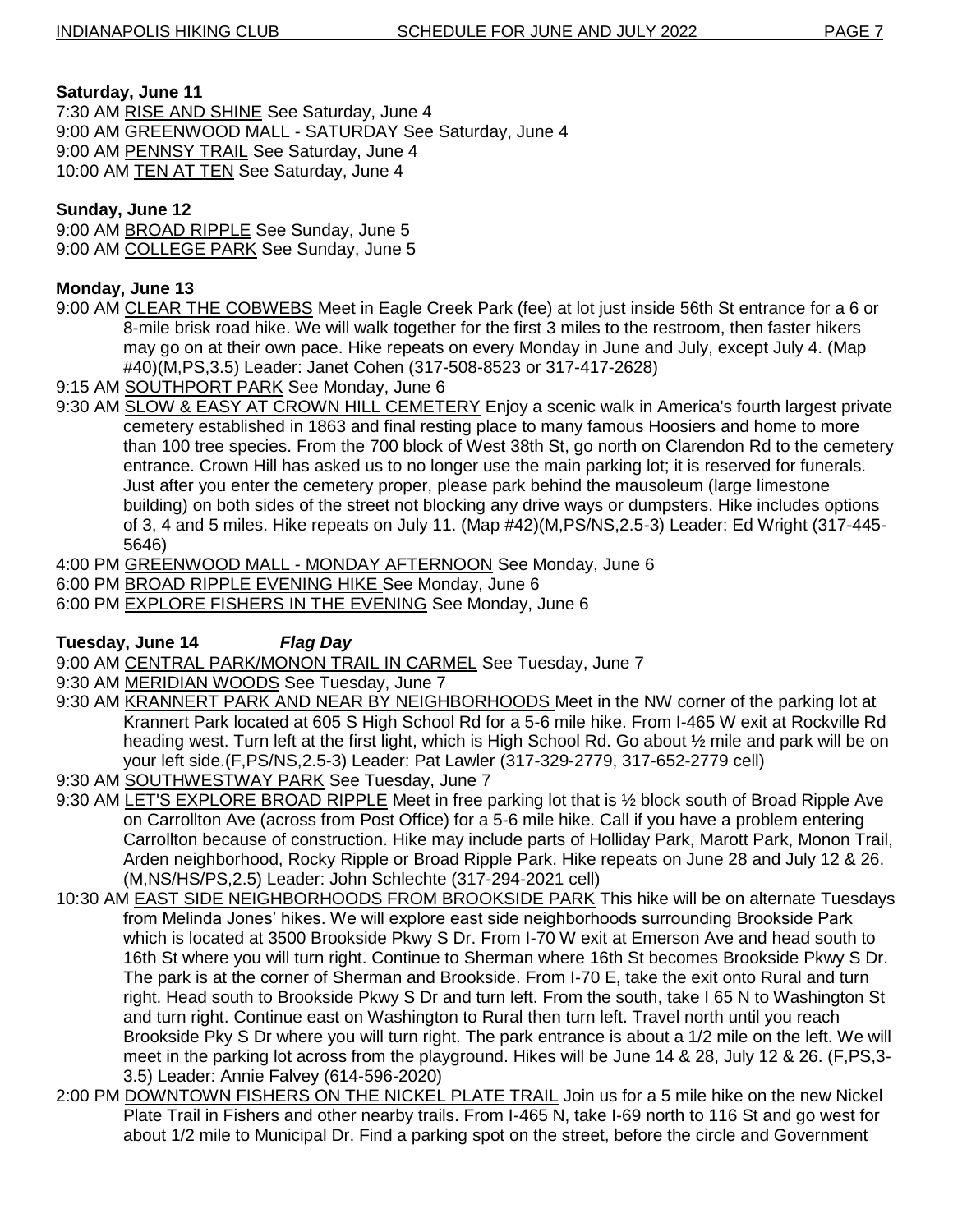Center or close by in a free parking garage. Meet in the Central Green, a small park dividing Municipal Dr. (F,PS,3) Leader: John Lyghtel (317-626-9117)

6:00 PM HOMECOMING IN UNIVERSITY PARK See Tuesday, June 7

# **Wednesday, June 15**

- 9:00 AM MEADOWLARK PARK, CARMEL See Wednesday, June 1
- 9:00 AM BRISK WALK IN THE WOODS See Wednesday, June 1
- 9:00 AM **AMPHITHEATER ROAD HIKE** See Wednesday, June 1
- 9:30 AM PIKE LIBRARY AND NORTHWESTWAY PARK See Wednesday, June 1
- 9:30 AM DOWNTOWN INDY ON THE CULTURAL TRAIL See Wednesday, June 1
- 4:00 PM GREENWOOD PARK MALL WEDNESDAY AFTERNOON See Wednesday, June 1
- 4:30 PM EXPLORE ZIONSVILLE See Wednesday, June 1

# **Thursday, June 16**

9:00 AM THE OTHER THURSDAY MORNING HIKE See Thursday, June 2

- 9:30 AM EASY AT EAGLE CREEK FIVE MILE See Thursday, June 2
- 9:30 AM **EASY AT EAGLE CREEK FOUR MILE** See Thursday, June 2
- 9:30 AM EASY AT EAGLE CREEK THREE MILE See Thursday, June 2
- 6:00 PM FORT HARRISON/LAWRENCE See Thursday, June 2

# **Friday, June 17**

7:00 AM FRIDAY MORNING ON THE MONON TRAIL See Friday, June 3

- 8:30 AM EARLY BIRD IN ZIONSVILLE See Friday, June 3
- 9:00 AM TGIF IN EAGLE CREEK PARK See Friday, June 3
- 9:00 AM FLAT FORK CREEK PARK, FISHERS See Friday, June 10
- 9:30 AM GARFIELD PARK/PLEASANT RUN TRAIL See Friday, June 3
- 10:00 AM TURKEY RUN STATE PARK Join us for a 5-mile hike in one of Indiana"s most ruggedly beautiful parks on moderate to some rugged trails. If there is enough interest, after lunch we can add on a rugged hike for an additional 2-3 miles up through Gypsy Gulch. Meet at the east end of the Turkey Run Inn parking lot located at 8121 E. Park Rd., Marshall 47859. Take I-74 west to Exit 52. Travel south through Jamestown and then follow SR 234 west. Turn left on SR 47 to the park gate on right (fee). Join us for lunch in the Inn after morning hike or bring a trail lunch, water, snacks. Bathrooms in Inn. Note: Cell phone service spotty at best. (M,NS,2.5) (Map #46) Leader Terry Roesch (317-910- 2943 cell)
- 6:00 PM BUTLER, TOWPATH AND NEARBY NEIGHBORHOODS See Friday, June 3

# **Saturday, June 18**

7:30 AM RISE AND SHINE See Saturday, June 4 9:00 AM PENNSY TRAIL See Saturday, June 4 9:00 AM GREENWOOD MALL - SATURDAY See Saturday, June 4 10:00 AM **TEN AT TEN** See Saturday, June 4

# **Sunday, June 19** *Fathers Day and Juneteenth*

9:00 AM BROAD RIPPLE See Sunday, June 5 9:00 AM COLLEGE PARK See Sunday, June 5

# **Monday, June 20**

9:00 AM CLEAR THE COBWEBS See Monday, June 13

9:15 AM SOUTHPORT PARK See Monday, June 6

- 9:30 AM RIVER ROAD PARK IN CARMEL We will hike the paved trails in River Road Park in Carmel along the White River and explore trails in nearby neighborhoods for options of 3, 4 or 5 miles. From I-465 N take Keystone Ave north to 116th St and turn east, go 2.4 miles to River Rd. Turn north onto River Rd and go 1.2 miles to River Rd Park. Note you will pass River Heritage Park. Park in the north lot by the restrooms. Hike repeats on July 18. (F,PS/NS,2.5-3) Leader: Ed Wright (317-445-5646)
- 4:00 PM GREENWOOD MALL MONDAY AFTERNOON See Monday, June 6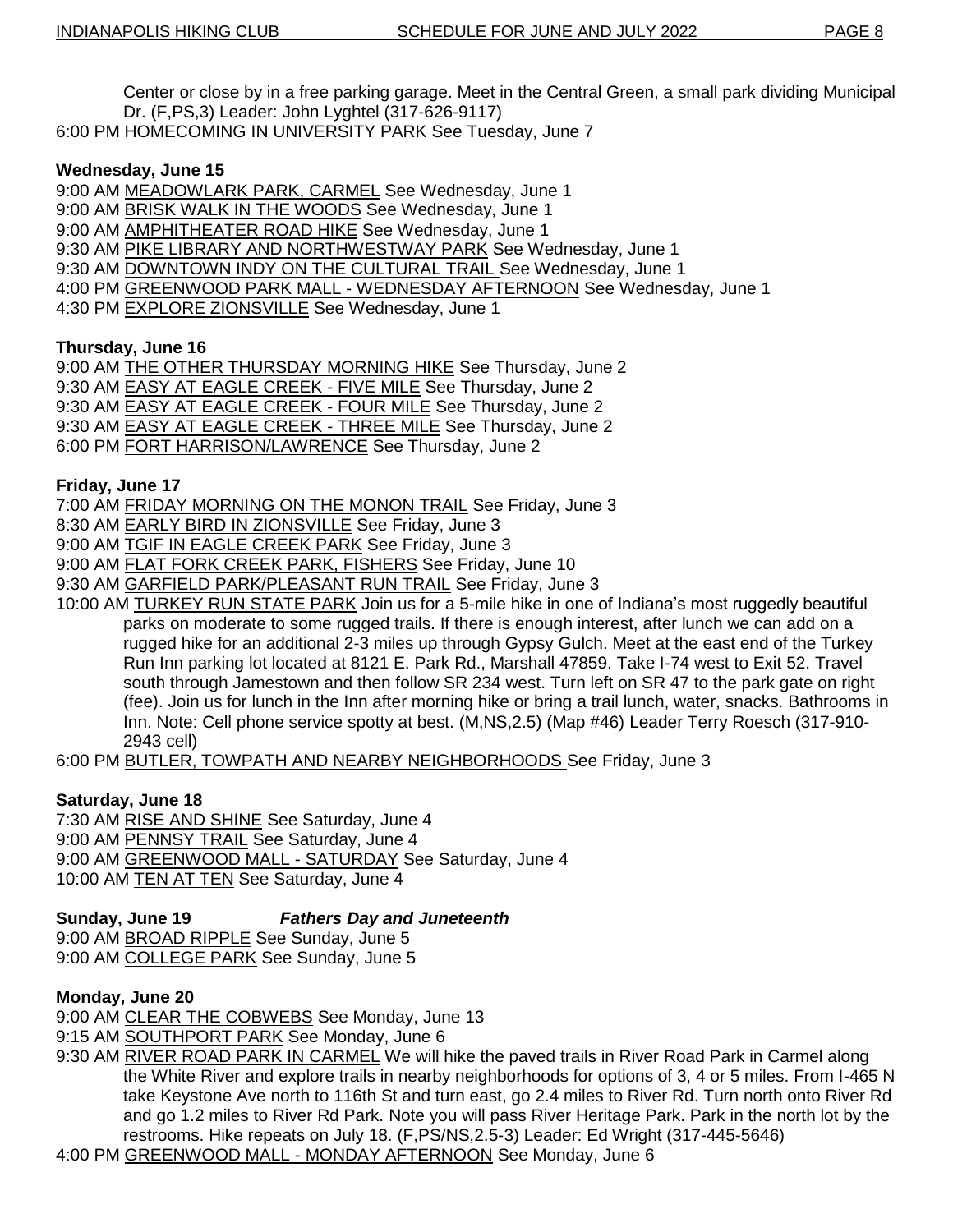#### 6:00 PM BROAD RIPPLE EVENING HIKE See Monday, June 6 6:00 PM EXPLORE FISHERS IN THE EVENING See Monday, June 6

# **Tuesday, June 21** *First Day of Summer*

9:00 AM CENTRAL PARK/MONON TRAIL IN CARMEL See Tuesday, June 7

- 9:00 AM PENDLETON FALLS From I-465 N, go north on I-69 about 18 miles to the Pendleton exit. Turn right after leaving I-69 and travel through Pendleton to the 2nd stoplight. Turn right and park behind the bank building in the main part of town. We will hike around historic Pendleton for 4-5 miles, including Pendleton Falls Park. After the hike join us at one of Pendleton's local restaurants. Hike repeats on July 26.(Map #59)(F,PS/NS,3) Leader: Elaine Wright (317-753-5516)
- 9:30 AM MERIDIAN WOODS See Tuesday, June 7
- 9:30 AM CHAPEL GLEN NEIGHBORHOOD Meet in the lower parking lot on the south side of Chapel Glen Elementary School; 701 Landsdowne Rd for a 5-6 mile hike in and around the adjoining neighborhood. From I-465 W take 10th St west approximately 3.2 miles to Landsdowne Rd (not far past Country Club Rd). Turn south (left) on Landsdowne and go several blocks to Chapel Glen School on your left. (F,PS,2.5-3) Leader: Pat Lawler (317-329-2779 or 317-652-2779 cell)
- 9:30 AM SOUTHWESTWAY PARK See Tuesday, June 7
- 9:30 AM FORT HARRISON STATE PARK See Tuesday, June 7
- 10:30 AM EASTSIDE NEIGHBORHOODS See Tuesday, June 7
- 1:30 PM TUESDAY AFTERNOON ON THE B&O From I-465 W take exit 16A to Crawfordsville Rd west thru Clermont to Hornaday Rd in Brownsburg, turn left and go about 5-6 miles to Cardinal Park parking lot just north of 3300 Hornaday Rd, west side of road. This will be 6-9 miles out and back self-guided hike. Restrooms are available. Hike repeats on July 19. (F,PS) Leader Kae Ramey (317-701-5805 cell)
- 6:00 PM HOMECOMING IN UNIVERSITY PARK See Tuesday, June 7

# **Wednesday, June 22**

- 9:00 AM MEADOWLARK PARK, CARMEL See Wednesday, June 1
- 9:00 AM BRISK WALK IN THE WOODS See Wednesday, June 1
- 9:00 AM AMPHITHEATER ROAD HIKE See Wednesday, June 1
- 9:30 AM PIKE LIBRARY AND NORTHWESTWAY PARK See Wednesday, June 1
- 9:30 AM DOWNTOWN INDY ON THE CULTURAL TRAIL See Wednesday, June 1
- 4:00 PM GREENWOOD PARK MALL WEDNESDAY AFTERNOON See Wednesday, June 1
- 4:30 PM EXPLORE ZIONSVILLE See Wednesday, June 1

## **Thursday, June 23**

9:00 AM THE OTHER THURSDAY MORNING HIKE See Thursday, June 2

- 9:30 AM EASY AT EAGLE CREEK FIVE MILE See Thursday, June 2
- 9:30 AM EASY AT EAGLE CREEK FOUR MILE See Thursday, June 2
- 9:30 AM EASY AT EAGLE CREEK THREE MILE See Thursday, June 2
- 6:00 PM FORT HARRISON/LAWRENCE See Thursday, June 2

# **Friday, June 24**

7:00 AM FRIDAY MORNING ON THE MONON TRAIL See Friday, June 3

- 8:30 AM EARLY BIRD IN ZIONSVILLE See Friday, June 3
- 9:00 AM TGIF IN EAGLE CREEK PARK See Friday, June 3
- 9:00 AM FLAT FORK CREEK PARK, FISHERS See Friday, June 10
- 9:30 AM PIKE LIBRARY ON FRIDAY See Friday, June 10
- 9:30 AM GARFIELD PARK/PLEASANT RUN TRAIL See Friday, June 3
- 1:00 PM BOOK CLUB HIKE DEVONSHIRE/SKILES TEST PARK This month"s selection is The *Mystery of Mrs. Christie* by Marie Benedict. Meet at the home of Dori Davis, 6262 Brixton Lane, 46220. We will discuss the book first, then push off for a rather hilly 5-mile hike, shorter option possible. Hike will take us through the property that once surrounded the House of Blue Lights, so, of course, we will briefly explore what is known about this popular urban legend. Restrooms available at Davis home, but none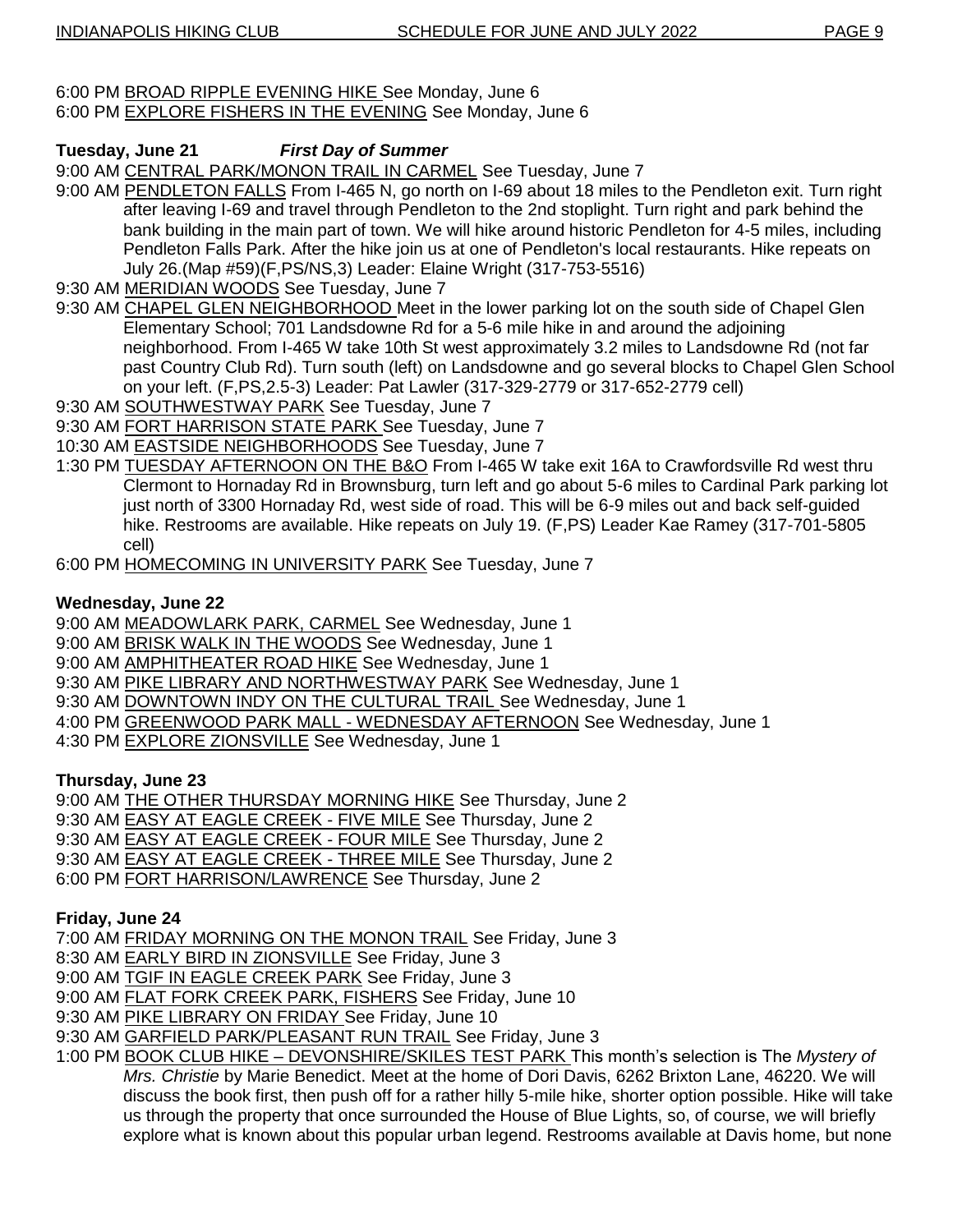on the hike. Feel free to join book conversation and hike even if you"ve not read the book (M,PS,2.5- 3) Leader: Dori Davis (317-250-4939)

6:00 PM BUTLER, TOWPATH AND NEARBY NEIGHBORHOODS See Friday, June 3

# **Saturday, June 25**

- 7:30 AM RISE AND SHINE See Saturday, June 4
- 9:00 AM PENNSY TRAIL See Saturday, June 4
- 9:00 AM GREENWOOD MALL SATURDAY See Saturday, June 4
- 10:00 AM TEN AT TEN See Saturday, June 4

# **Sunday, June 26**

- 9:00 AM BROAD RIPPLE See Sunday, June 5
- 9:00 AM COLLEGE PARK See Sunday, June 5
- 1:30 PM SUNDAY AFTERNOON ON THE B&O From I-465 W take exit 16A to Crawfordsville Rd west thru Clermont to Hornaday Rd in Brownsburg, turn left and go about 5-6 miles to Cardinal Park parking lot just north of 3300 Hornaday Rd, west side of road. This will be 6-9 miles out and back self guided hike. Restrooms are available. Repeats July 24. (F,PS) Leader: Kae Ramey (317-701-5805 cell)

# **Monday, June 27**

- 9:00 AM CLEAR THE COBWEBS See Monday, June 13
- 9:15 AM SOUTHPORT PARK See Monday, June 6
- 9:30 AM BROAD RIPPLE PARK AND BEYOND Park in Broad Ripple Park, 1550 Broad Ripple Ave in the large parking lot behind the dog park to the right of the swimming pool. Hike options of 3, 4 and 5 miles. Hike repeats on July 25. (Map #57)(F,HS/PS/NS,2.5-3) Leader: Ed Wright (317-445-5646)
- 4:00 PM GREENWOOD MALL MONDAY AFTERNOON See Monday, June 6
- 6:00 PM BROAD RIPPLE EVENING HIKE See Monday, June 6
- 6:00 PM EXPLORE FISHERS IN THE EVENING See Monday, June 6

## **Tuesday, June 28**

9:00 AM CENTRAL PARK/MONON TRAIL IN CARMEL See Tuesday, June 7

- 9:30 AM MERIDIAN WOODS See Tuesday, June 7
- 9:30 AM SOUTHWESTWAY PARK See Tuesday, June 7
- 9:30 AM LET'S EXPLORE BROAD RIPPLE See Tuesday, June 14
- 10:30 AM EAST SIDE NEIGHBORHOODS FROM BROOKSIDE PARK See Tuesday, June 14
- 6:00 PM HOMECOMING IN UNIVERSITY PARK See Tuesday, June 7

## **Wednesday, June 29**

- 9:00 AM MEADOWLARK PARK, CARMEL See Wednesday, June 1
- 9:00 AM BRISK WALK IN THE WOODS See Wednesday, June 1
- 9:00 AM AMPHITHEATER ROAD HIKE See Wednesday, June 1
- 9:30 AM PIKE LIBRARY AND NORTHWESTWAY PARK See Wednesday, June 1
- 9:30 AM DOWNTOWN INDY ON THE CULTURAL TRAIL See Wednesday, June 1
- 4:00 PM GREENWOOD PARK MALL WEDNESDAY AFTERNOON See Wednesday, June 1
- 4:30 PM EXPLORE ZIONSVILLE See Wednesday, June 1

## **Thursday, June 30**

9:00 AM THE OTHER THURSDAY MORNING HIKE See Thursday, June 2

- 9:30 AM **EASY AT EAGLE CREEK FIVE MILE** See Thursday, June 2
- 9:30 AM EASY AT EAGLE CREEK FOUR MILE See Thursday, June 2
- 9:30 AM EASY AT EAGLE CREEK THREE MILE See Thursday, June 2
- 6:00 PM FORT HARRISON/LAWRENCE See Thursday, June 2

## **Friday, July 1**

7:00 AM FRIDAY MORNING ON THE MONON TRAIL See Friday, June 3 8:30 AM EARLY BIRD IN ZIONSVILLE See Friday, June 3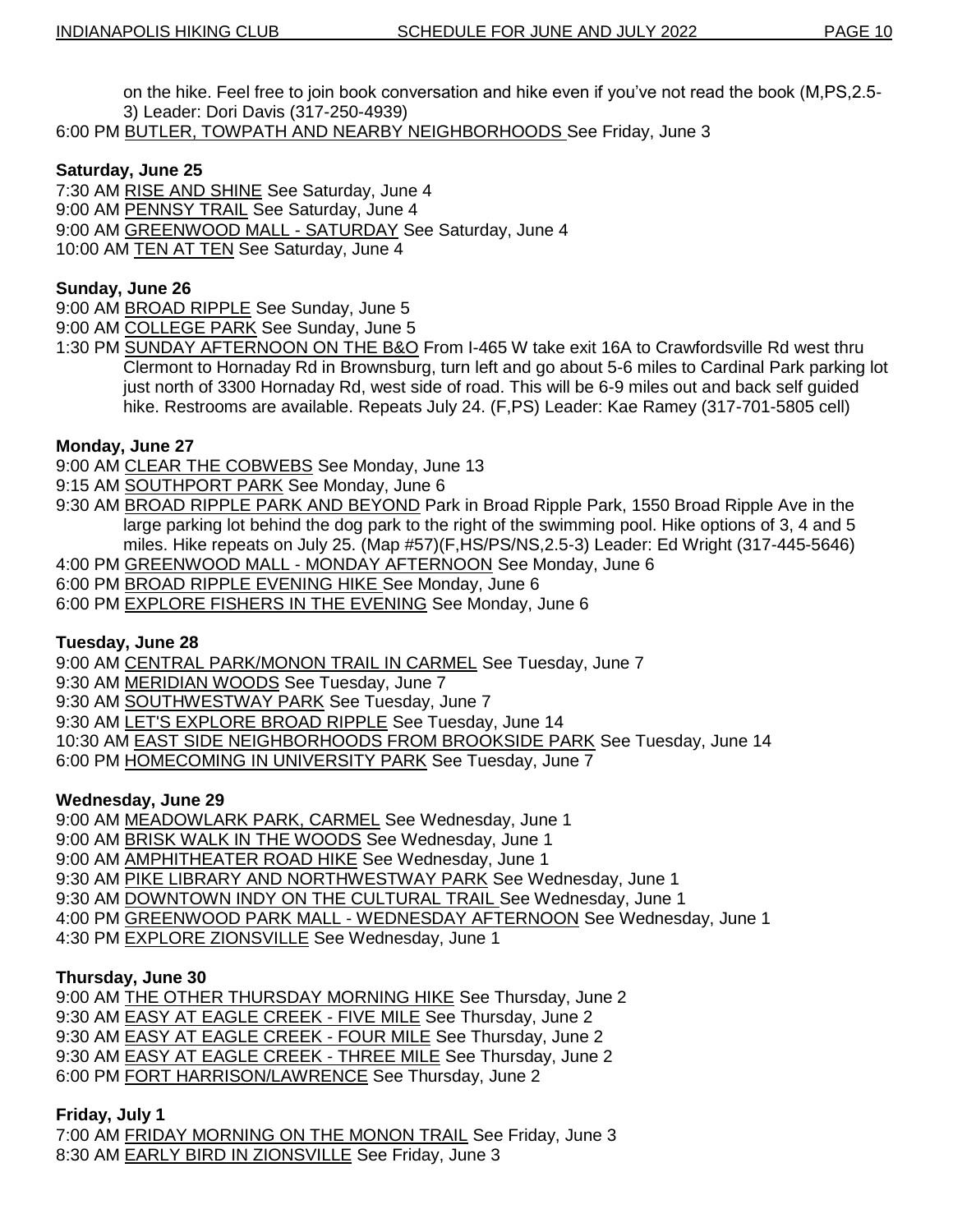- 9:00 AM TGIF IN EAGLE CREEK PARK See Friday, June 3
- 9:00 AM FLAT FORK CREEK PARK, FISHERS See Friday, June 10 9:30 AM GARFIELD PARK/PLEASANT RUN TRAIL See Friday, June 3
- 6:00 PM BUTLER, TOWPATH AND NEARBY NEIGHBORHOODS See Friday, June 3

# **Saturday, July 2**

- 7:30 AM RISE AND SHINE See Saturday, June 4
- 9:00 AM PENNSY TRAIL See Saturday, June 4
- 9:00 AM GREENWOOD MALL SATURDAY See Saturday, June 4
- 10:00 AM TEN AT TEN See Saturday, June 4

# **Sunday, July 3**

- 9:00 AM BROAD RIPPLE See Sunday, June 5
- 9:00 AM COLLEGE PARK See Sunday, June 5
- 12:30 PM I HIKE FOR ICE CREAM Let's celebrate our independence with a 4-5 mile walk in downtown Indy. Destination: Kilwin"s on Mass Ave. (\$) Meet at Shapiro"s Deli, 808 S Meridian St (at McCarty St.) Please park on the southwestern portion of the lot away from the restaurant. Come early (11:30ish) if you"d like to have lunch before the hike. (Map #41)(F,PS,2.5) Leader: Konnie Schlechte (317-417- 5112 cell)

# **Monday, July 4** *Independence Day*

- 9:00 AM MORNING CONSTITUTIONAL See Monday, June 6
- 9:15 AM **SOUTHPORT PARK** See Monday, June 6
- 9:30 AM SLOW & EASY: TOWPATH, BUTLER, ROCKY RIPPLE See Monday, June 6
- 4:00 PM GREENWOOD MALL MONDAY AFTERNOON See Monday, June 6
- 6:00 PM BROAD RIPPLE EVENING HIKE See Monday, June 6
- 6:00 PM EXPLORE FISHERS IN THE EVENING See Monday, June 6

# **Tuesday, July 5**

- 9:00 AM CENTRAL PARK/MONON TRAIL IN CARMEL See Tuesday, June 7
- 9:30 AM MERIDIAN WOODS See Tuesday, June 7
- 9:30 AM CLERMONT NORTHSIDE We will explore Miller Park and the northern part of Clermont on this 6 mile hike. Meet at Clermont Lion"s Club Park. From I-465 W take exit 16A (Crawfordsville Rd). Turn right and go to the fourth stop light which is Tansel Rd. Turn left and go .3 mi to the park on your left. (Map #44) (F,NS/PS,2.5-3) Leader: Pat Lawler (329-2779, 652-2779 cell)
- 9:30 AM SOUTHWESTWAY PARK See Tuesday, June 7
- 9:30 AM FORT HARRISON STATE PARK See Tuesday, June 7
- 10:30 AM **EASTSIDE NEIGHBORHOODS** See Tuesday, June 7
- 6:00 PM BAXTER YMCA & PERRY PARK Meet at Baxter YMCA on Shelby St at Stop 11 Rd (south entrance). This is right off US 31 on Indy's south side. This is a neighborhood hike of 5 miles. Hike repeats each Tuesday in July. (F,PS,3) Leader: David Kincaid (317-787-6593)

# **Wednesday, July 6**

- 9:00 AM MEADOWLARK PARK, CARMEL See Wednesday, June 1
- 9:00 AM BRISK WALK IN THE WOODS See Wednesday, June 1
- 9:00 AM AMPHITHEATER ROAD HIKE See Wednesday, June 1
- 9:30 AM PIKE LIBRARY AND NORTHWESTWAY PARK See Wednesday, June 1
- 9:30 AM DOWNTOWN INDY ON THE CULTURAL TRAIL See Wednesday, June 1
- 4:00 PM GREENWOOD PARK MALL WEDNESDAY AFTERNOON See Wednesday, June 1
- 4:30 PM EXPLORE ZIONSVILLE See Wednesday, June 1

# **Thursday, July 7**

- 9:00 AM THE OTHER THURSDAY MORNING HIKE See Thursday, June 2
- 9:30 AM EASY AT EAGLE CREEK FIVE MILE See Thursday, June 2
- 9:30 AM EASY AT EAGLE CREEK FOUR MILE See Thursday, June 2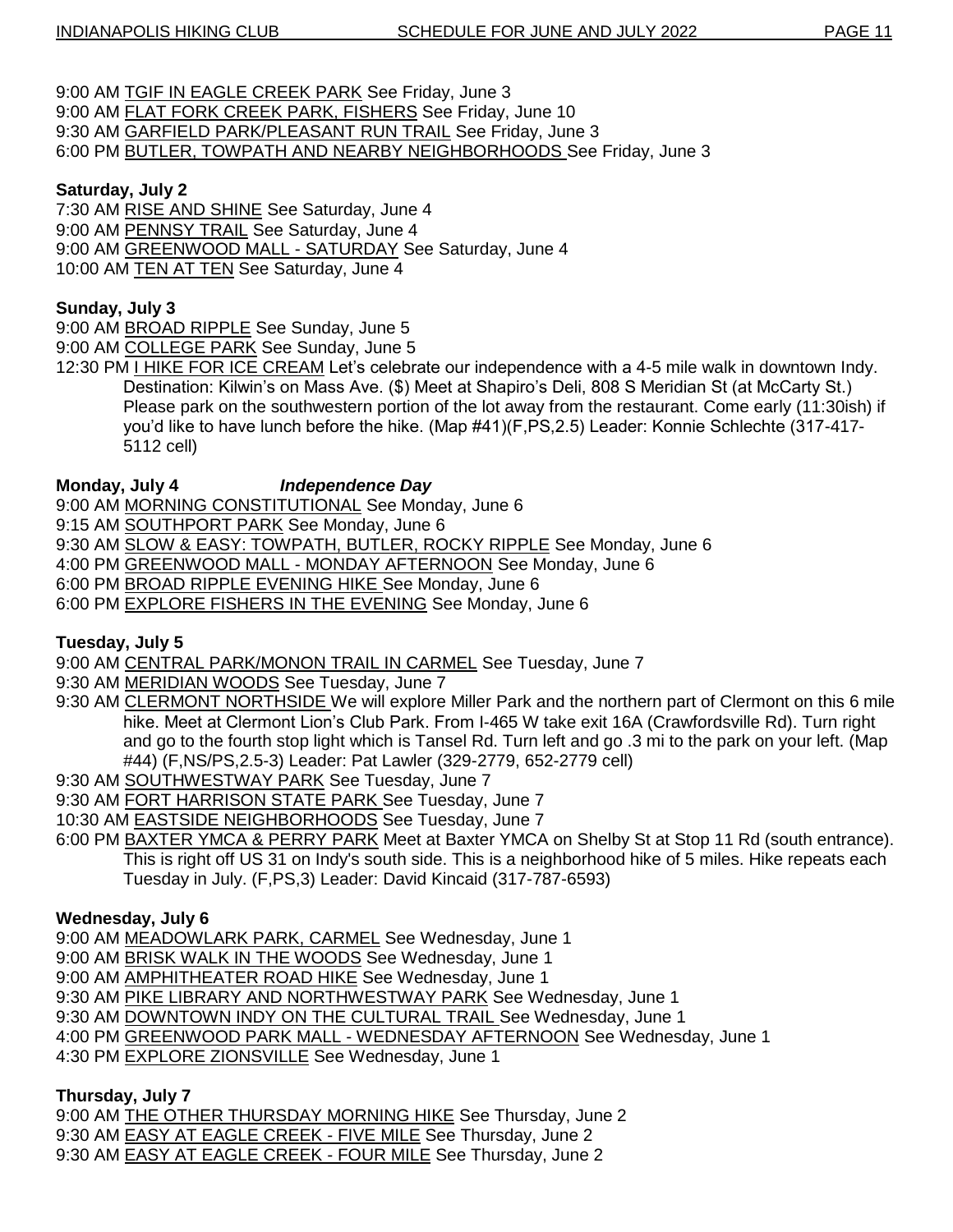9:30 AM EASY AT EAGLE CREEK - THREE MILE See Thursday, June 2 6:00 PM FORT HARRISON/LAWRENCE See Thursday, June 2

## **Friday, July 8**

7:00 AM FRIDAY MORNING ON THE MONON TRAIL See Friday, June 3

8:30 AM EARLY BIRD IN ZIONSVILLE See Friday, June 3

9:00 AM TGIF IN EAGLE CREEK PARK See Friday, June 3

9:00 AM FLAT FORK CREEK PARK, FISHERS See Friday, June 10

9:30 AM PIKE LIBRARY ON FRIDAY See Friday, June 10

9:30 AM GARFIELD PARK/PLEASANT RUN TRAIL See Friday, June 3

6:00 PM BUTLER, TOWPATH AND NEARBY NEIGHBORHOODS See Friday, June 3

# **Saturday, July 9**

7:30 AM RISE AND SHINE See Saturday, June 4 9:00 AM PENNSY TRAIL See Saturday, June 4 9:00 AM GREENWOOD MALL - SATURDAY See Saturday, June 4 10:00 AM **TEN AT TEN** See Saturday, June 4

# **Sunday, July 10**

9:00 AM BROAD RIPPLE See Sunday, June 5 9:00 AM COLLEGE PARK See Sunday, June 5

# **Monday, July 11**

9:00 AM CLEAR THE COBWEBS See Monday, June 13

9:15 AM SOUTHPORT PARK See Monday, June 6

9:30 AM SLOW & EASY AT CROWN HILL CEMETERY See Monday, June 13

4:00 PM GREENWOOD MALL - MONDAY AFTERNOON See Monday, June 6

6:00 PM BROAD RIPPLE EVENING HIKE See Monday, June 6

6:00 PM EXPLORE FISHERS IN THE EVENING See Monday, June 6

## **Tuesday, July 12**

9:00 AM CENTRAL PARK/MONON TRAIL IN CARMEL See Tuesday, June 7

9:30 AM MERIDIAN WOODS See Tuesday, June 7

9:30 AM AVON"S WASHINGTON TOWNSHIP COMMUNITY PARK From I-465 W go west on Rockville Rd (SR 36) 8.2 miles. Watch for a brown sign on the right side of the road indicating the entrance to the park. Turn left (south) on CO. RD 575 and go a short distance, Turn left into the park and park in the parking lot. On this 6 mile hike we will see two ponds, a fountain and a haunted bridge. (M,NS,2.5-3) Leader: Pat Lawler (329-2779 or 652-2779 cell)

9:30 AM SOUTHWESTWAY PARK See Tuesday, June 7

9:30 AM LET'S EXPLORE BROAD RIPPLE See Tuesday, June 14

10:30 AM EAST SIDE NEIGHBORHOODS FROM BROOKSIDE PARK See Tuesday, June 14

6:00 PM BAXTER YMCA & PERRY PARK See Tuesday, July 5

## **Wednesday, July 13**

9:00 AM MEADOWLARK PARK, CARMEL See Wednesday, June 1

9:00 AM BRISK WALK IN THE WOODS See Wednesday, June 1

9:00 AM AMPHITHEATER ROAD HIKE See Wednesday, June 1

9:30 AM PIKE LIBRARY AND NORTHWESTWAY PARK See Wednesday, June 1

9:30 AM DOWNTOWN INDY ON THE CULTURAL TRAIL See Wednesday, June 1

4:00 PM GREENWOOD PARK MALL - WEDNESDAY AFTERNOON See Wednesday, June 1

4:30 PM EXPLORE ZIONSVILLE See Wednesday, June 1

## **Thursday, July 14**

9:00 AM THE OTHER THURSDAY MORNING HIKE See Thursday, June 2 9:30 AM EASY AT EAGLE CREEK - FIVE MILE See Thursday, June 2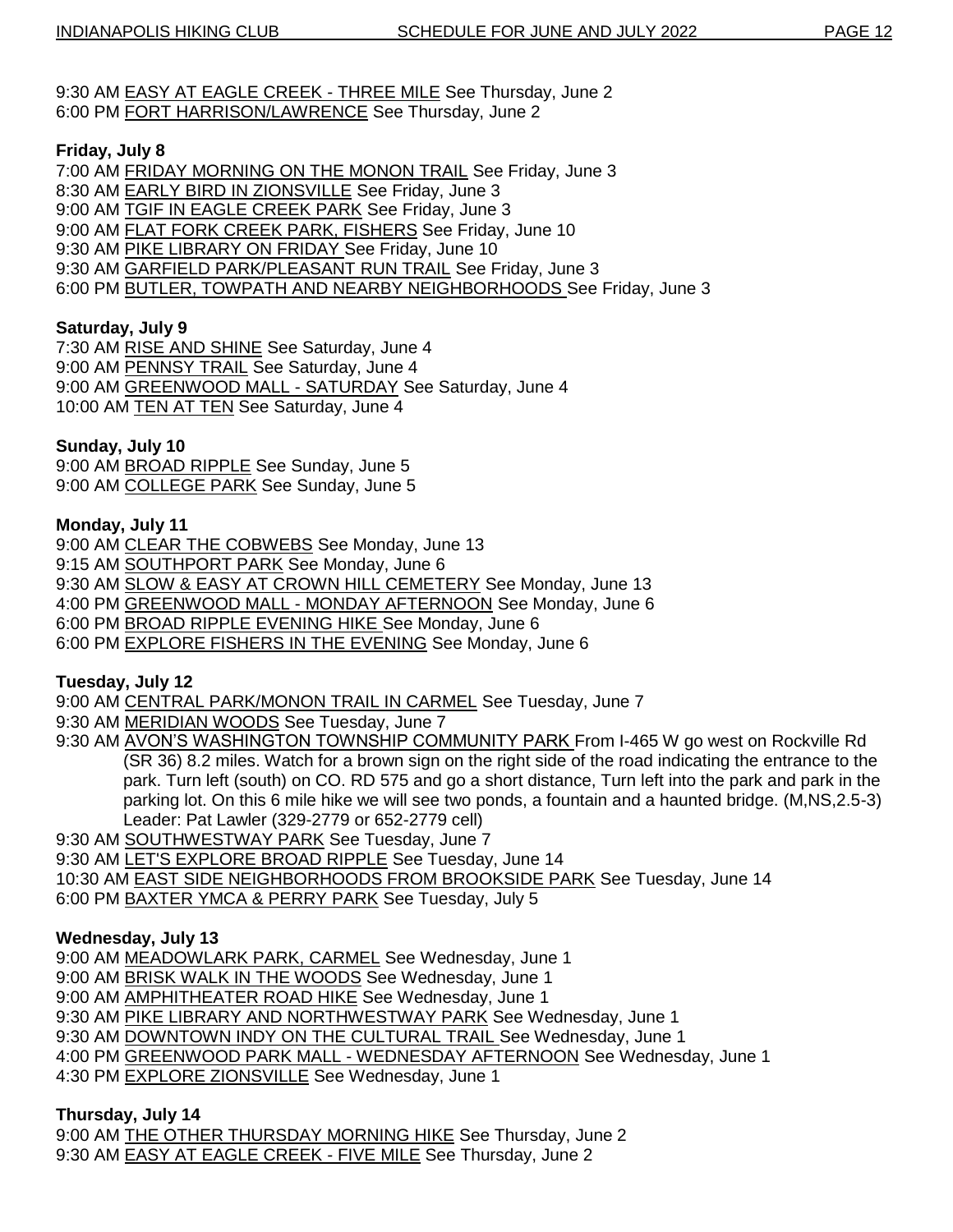- 9:30 AM EASY AT EAGLE CREEK FOUR MILE See Thursday, June 2
- 9:30 AM EASY AT EAGLE CREEK THREE MILE See Thursday, June 2
- 6:00 PM FORT HARRISON/LAWRENCE See Thursday, June 2

# **Friday, July 15**

- 7:00 AM FRIDAY MORNING ON THE MONON TRAIL See Friday, June 3
- 8:30 AM EARLY BIRD IN ZIONSVILLE See Friday, June 3
- 9:00 AM TGIF IN EAGLE CREEK PARK See Friday, June 3
- 9:00 AM FLAT FORK CREEK PARK, FISHERS See Friday, June 10
- 9:30 AM GARFIELD PARK/PLEASANT RUN TRAIL See Friday, June 3
- 6:00 PM BUTLER, TOWPATH AND NEARBY NEIGHBORHOODS See Friday, June 3

# **Saturday, July 16** *Club Picnic*

7:30 AM RISE AND SHINE See Saturday, June 4

9:00 AM PENNSY TRAIL See Saturday, June 4

- 9:00 AM GREENWOOD MALL SATURDAY See Saturday, June 4
- 10:00 AM TEN AT TEN See Saturday, June 4
- 10:00 AM PICNIC HIKE FIVE MILES This is one of three hike options being offered before the start of the Club Picnic which starts at noon. Similar to the 5 mile hike every Thursday a.m. in Eagle Creek Park, this hike will start from Shelter A and will be on trails at a moderate pace. (M,NS,2.5-3) Leader: Rick Wortman (317-701-1329)
- 10:00 AM PICNIC HIKE FOUR MILES This is a 4 mile hike option before the start of the Club Picnic. Similar to the 4 mile hike every Thursday a.m. in Eagle Creek Park, this hike will start from Shelter A and will be mostly on groomed trails at a somewhat slower pace than the 5 mile option. (M,NS,2.5) Leader: Harold Crooks (317-730-4850)
- 10:00 AM PICNIC HIKE THREE MILES This is a 3 mile hike with 1 mile option before the start of the Club Picnic. Similar to the 3 mile hike every Thursday a.m. in Eagle Creek Park, this hike will start from Shelter A and will be mostly on paved roads and groomed trails at a slower pace than the 4 mile option. (F,PS/NS,2.5-3) Leader: Ed Wright (217-445-5646)
- 12:00 PM **INDIANAPOLIS HIKING CLUB ANNUAL PICNIC** Come one come all for the yearly Hiking Club picnic at Eagle Creek Park, Shelter A. Invited guests are welcome. Entry to the park is free that day: simply inform the gate attendant that you are a member of the Club and are planning to attend the picnic. The picnic will begin shortly after hikers return (see 3 hikes listed above). Plan to arrive by noon if you are coming for the picnic and socializing. Bring your unwanted hiking gear and clothing for an equipment swap. Fried chicken, drinks, cups and napkins will be supplied by the club. Please bring a side dish or dessert to pitch-in. Plastic serving gloves will be provided, but please bring your own place setting. Use coolers to protect food from the heat. Again this year we are collecting school supplies for underprivileged children. We need pencils, crayons, colored pens, glue and glue-sticks, rulers, folders and pens. Staples and Office Depot will have some good offers for back to school items. Thank you for your generosity. The Indianapolis Hiking Club really makes a difference in the lives of others. For more information about the picnic or school supplies please contact our Social Committee Chairperson Pat Lawler 317-652-2779 cell or 317-329-2779

# **Sunday, July 17**

9:00 AM BROAD RIPPLE See Sunday, June 5 9:00 AM COLLEGE PARK See Sunday, June 5

**Monday, July 18**

9:00 AM CLEAR THE COBWEBS See Monday, June 13

9:15 AM SOUTHPORT PARK See Monday, June 6

9:30 AM RIVER ROAD PARK IN CARMEL See Monday, June 20

- 4:00 PM GREENWOOD MALL MONDAY AFTERNOON See Monday, June 6
- 6:00 PM BROAD RIPPLE EVENING HIKE See Monday, June 6
- 6:00 PM EXPLORE FISHERS IN THE EVENING See Monday, June 6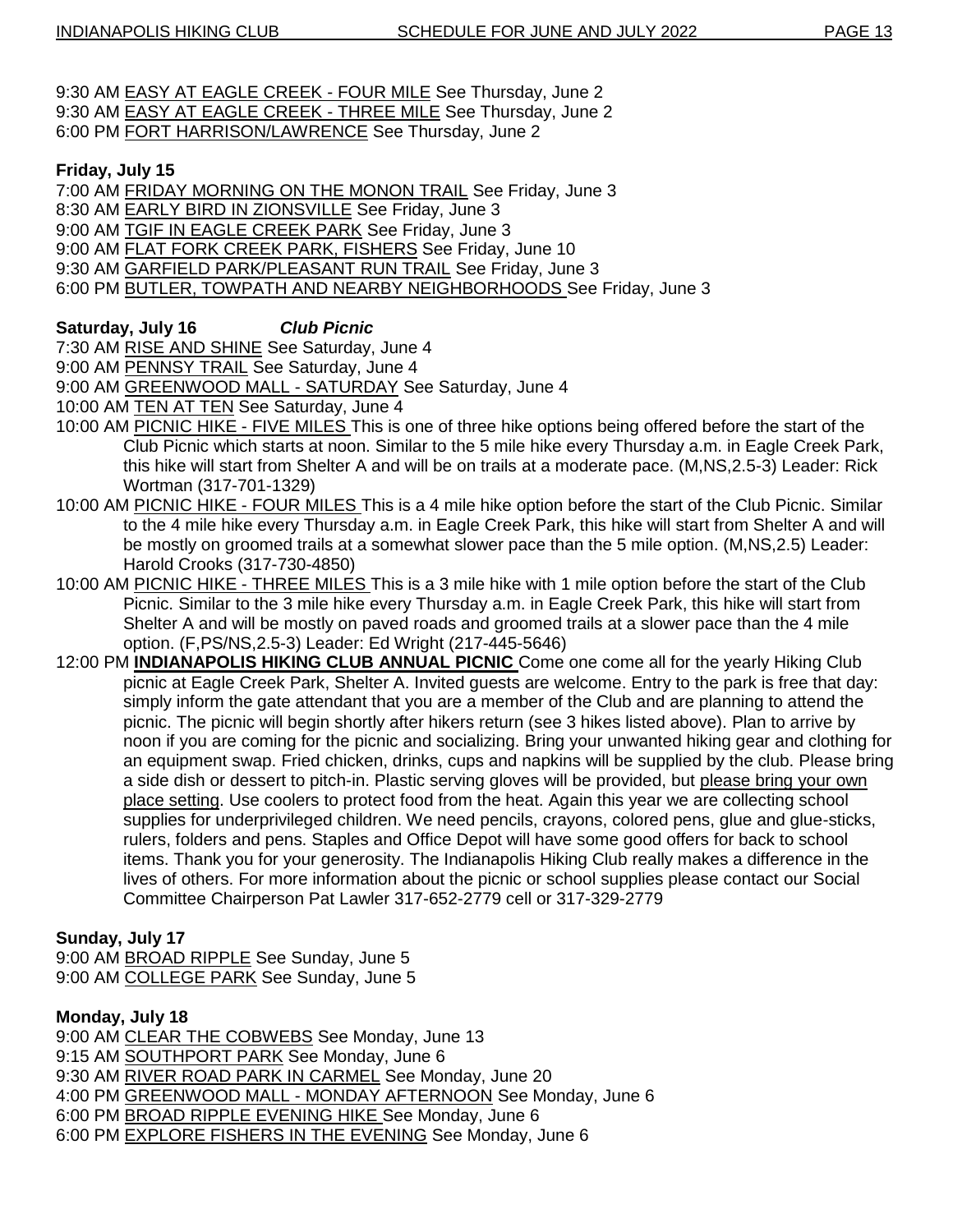# **Tuesday, July 19**

9:00 AM CENTRAL PARK/MONON TRAIL IN CARMEL See Tuesday, June 7

- 9:30 AM MERIDIAN WOODS See Tuesday, June 7
- 9:30 AM BROOKSIDE PARK This 5-6 mile hike will begin at Brookside Park. From downtown Indy go east to Rural St. (2800 east) Turn left (north) and go to Brookside Parkway So. Dr. Turn right (east) and continue until you reach the park (3500 east) on your left. From there we will hike through Brookside and Spades Parks and nearby neighborhoods. No restroom at beginning of hike. (F,NS/PS,2.5-3) Leader: Pat Lawler (317-652-2779 cell, 317-329-2779)
- 9:30 AM SOUTHWESTWAY PARK See Tuesday, June 7
- 9:30 AM FORT HARRISON STATE PARK See Tuesday, June 7
- 10:30 AM EASTSIDE NEIGHBORHOODS See Tuesday, June 7
- 1:30 PM TUESDAY AFTERNOON ON THE B&O See Tuesday, June 21
- 6:00 PM BAXTER YMCA & PERRY PARK See Tuesday, July 5

# **Wednesday, July 20**

- 9:00 AM MEADOWLARK PARK, CARMEL See Wednesday, June 1
- 9:00 AM BRISK WALK IN THE WOODS See Wednesday, June 1
- 9:00 AM **AMPHITHEATER ROAD HIKE** See Wednesday, June 1
- 9:30 AM PIKE LIBRARY AND NORTHWESTWAY PARK See Wednesday, June 1
- 9:30 AM DOWNTOWN INDY ON THE CULTURAL TRAIL See Wednesday, June 1
- 4:00 PM GREENWOOD PARK MALL WEDNESDAY AFTERNOON See Wednesday, June 1
- 4:30 PM EXPLORE ZIONSVILLE See Wednesday, June 1

# **Thursday, July 21**

9:00 AM THE OTHER THURSDAY MORNING HIKE See Thursday, June 2

9:30 AM EASY AT EAGLE CREEK - FIVE MILE See Thursday, June 2

9:30 AM EASY AT EAGLE CREEK - FOUR MILE See Thursday, June 2

9:30 AM EASY AT EAGLE CREEK - THREE MILE See Thursday, June 2

6:00 PM FORT HARRISON/LAWRENCE See Thursday, June 2

# **Friday, July 22**

7:00 AM FRIDAY MORNING ON THE MONON TRAIL See Friday, June 3

8:30 AM EARLY BIRD IN ZIONSVILLE See Friday, June 3

- 9:00 AM TGIF IN EAGLE CREEK PARK See Friday, June 3
- 9:00 AM FLAT FORK CREEK PARK, FISHERS See Friday, June 10
- 9:30 AM PIKE LIBRARY ON FRIDAY See Friday, June 10
- 9:30 AM GARFIELD PARK/PLEASANT RUN TRAIL See Friday, June 3
- 6:00 PM BUTLER, TOWPATH AND NEARBY NEIGHBORHOODS See Friday, June 3

# **Saturday, July 23**

7:30 AM RISE AND SHINE See Saturday, June 4

9:00 AM PENNSY TRAIL See Saturday, June 4

- 9:00 AM VANDALIA TRAIL (WESTERN PORTION) Meet at the Amo trailhead located at 5042 South St. for a 6-mi out and back walk between Amo and Coatesville. There is also an 8-mi option going to the Putnam County line that would be self-guided walking back to cars. This section of the Vandalia Trail is part of the National Road Heritage Trail, a 150-mile continuous system of multi-use trails that spans the state along the former Pennsylvania/Vandalia railroad corridors. A canopy of trees along this paved section of the trail and a bridge that spans Crittenden Creek provides natural scenery. From I-465 W, take US 40 traveling through Plainfield to IN-39. Turn right onto IN-39 and follow IN-39 into Clayton. Turn left at Iowa St., go one block, turn right at W CR 500S and travel about 5 miles to the Amo trailhead. Bathrooms available. (F,PS,3-3.5) Leader: Terry Roesch (317-910-2943 cell)
- 9:00 AM GREENWOOD MALL SATURDAY See Saturday, June 4
- 9:00 AM BOOK CLUB HIKE BROAD RIPPLE PARK This month"s book is *Thousand Trails Home* by Seth Kantner. We will meet in Broad Ripple Park in the large parking lot east of the Broad Ripple Avenue entrance to the park for a 4-6 mile hike. We will have the discussion outside. There should be enough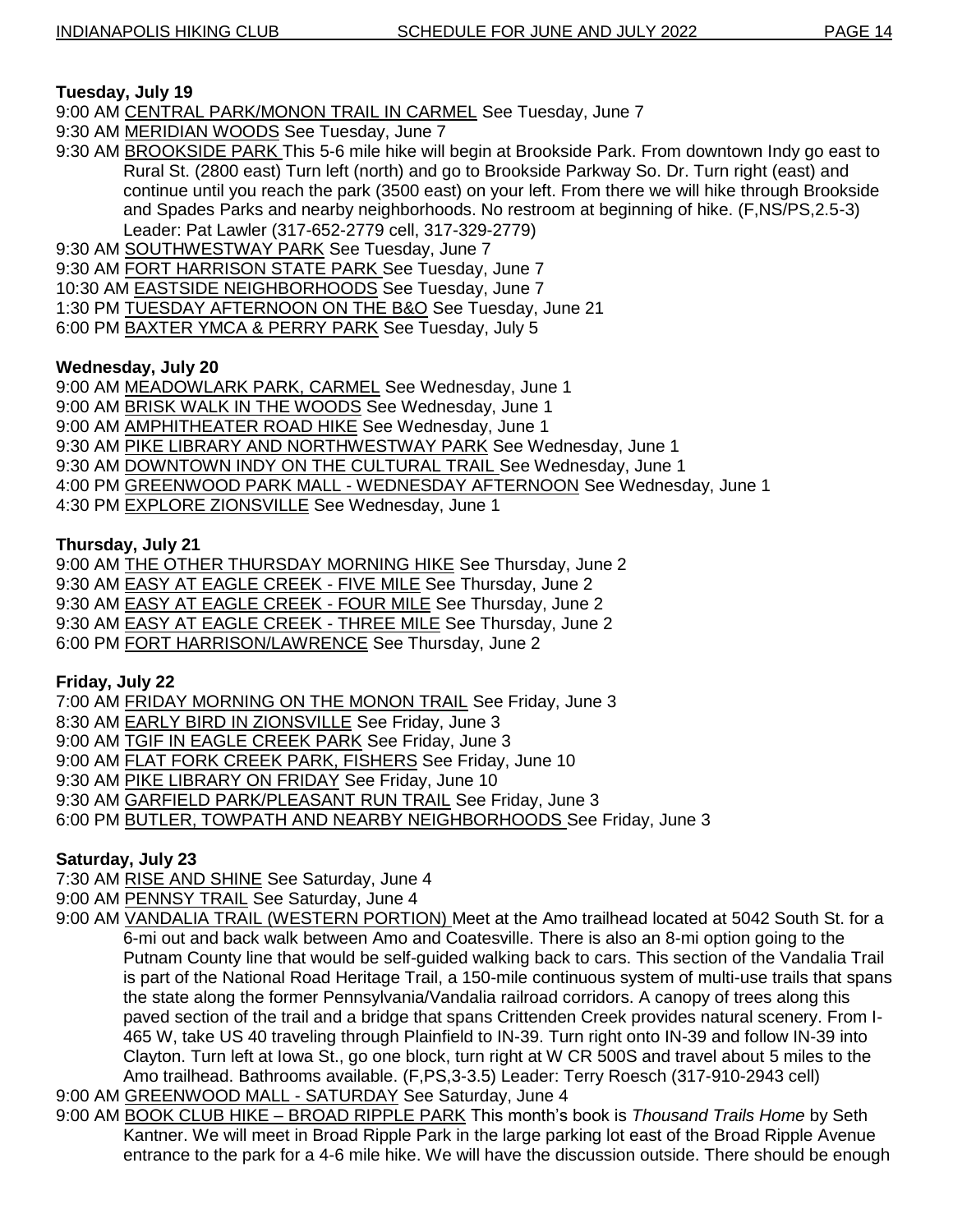picnic tables available but an extra lawn chair or two would be nice. Hikers are welcome to join the hike without reading the book. (Map #57) (M,PS/NS,2.5-3) Leader: Susan Sievers (317-513-5239) 10:00 AM TEN AT TEN See Saturday, June 4

## **Sunday, July 24**

9:00 AM BROAD RIPPLE See Sunday, June 5

9:00 AM COLLEGE PARK See Sunday, June 5

1:30 PM SUNDAY AFTERNOON ON THE B&O See Sunday, June 26

## **Monday, July 25**

9:00 AM CLEAR THE COBWEBS See Monday, June 13

9:15 AM SOUTHPORT PARK See Monday, June 6

9:30 AM BROAD RIPPLE PARK AND BEYOND See Monday, June 27

4:00 PM GREENWOOD MALL - MONDAY AFTERNOON See Monday, June 6

6:00 PM BROAD RIPPLE EVENING HIKE See Monday, June 6

6:00 PM EXPLORE FISHERS IN THE EVENING See Monday, June 6

## **Tuesday, July 26**

9:00 AM CENTRAL PARK/MONON TRAIL IN CARMEL See Tuesday, June 7

9:00 AM PENDLETON FALLS See Tuesday, June 21

9:30 AM MERIDIAN WOODS See Tuesday, June 7

9:30 AM AVON AND OVER THE BRIDGE From I-465 W go west on Rockville Rd (US 36) about 2.5 miles. Meet in northwest corner of the Meijer parking lot located at the southwest corner of Raceway and Rockville Rd (across from Chick Filet). On this 6-mile hike we will visit some neighborhoods in Avon and walk across the Ronald Reagan Bridge. (F,PS,3) Leader: Pat Lawler (317-329-2779 or 317-652- 2779 cell)

9:30 AM SOUTHWESTWAY PARK See Tuesday, June 7

9:30 AM LET'S EXPLORE BROAD RIPPLE See Tuesday, June 14

10:30 AM EAST SIDE NEIGHBORHOODS FROM BROOKSIDE PARK See Tuesday, June 14

6:00 PM BAXTER YMCA & PERRY PARK See Tuesday, July 5

#### **Wednesday, July 27**

9:00 AM MEADOWLARK PARK, CARMEL See Wednesday, June 1

9:00 AM BRISK WALK IN THE WOODS See Wednesday, June 1

9:00 AM **AMPHITHEATER ROAD HIKE** See Wednesday, June 1

9:30 AM PIKE LIBRARY AND NORTHWESTWAY PARK See Wednesday, June 1

9:30 AM DOWNTOWN INDY ON THE CULTURAL TRAIL See Wednesday, June 1

4:00 PM GREENWOOD PARK MALL - WEDNESDAY AFTERNOON See Wednesday, June 1

4:30 PM EXPLORE ZIONSVILLE See Wednesday, June 1

## **Thursday, July 28**

9:00 AM THE OTHER THURSDAY MORNING HIKE See Thursday, June 2

9:30 AM EASY AT EAGLE CREEK - FIVE MILE See Thursday, June 2

9:30 AM EASY AT EAGLE CREEK - FOUR MILE See Thursday, June 2

9:30 AM EASY AT EAGLE CREEK - THREE MILE See Thursday, June 2

6:00 PM FORT HARRISON/LAWRENCE See Thursday, June 2

## **Friday, July 29**

7:00 AM FRIDAY MORNING ON THE MONON TRAIL See Friday, June 3

8:30 AM EARLY BIRD IN ZIONSVILLE See Friday, June 3

9:00 AM TGIF IN EAGLE CREEK PARK See Friday, June 3

9:00 AM FLAT FORK CREEK PARK, FISHERS See Friday, June 10

9:30 AM GARFIELD PARK/PLEASANT RUN TRAIL See Friday, June 3

6:00 PM BUTLER, TOWPATH AND NEARBY NEIGHBORHOODS See Friday, June 3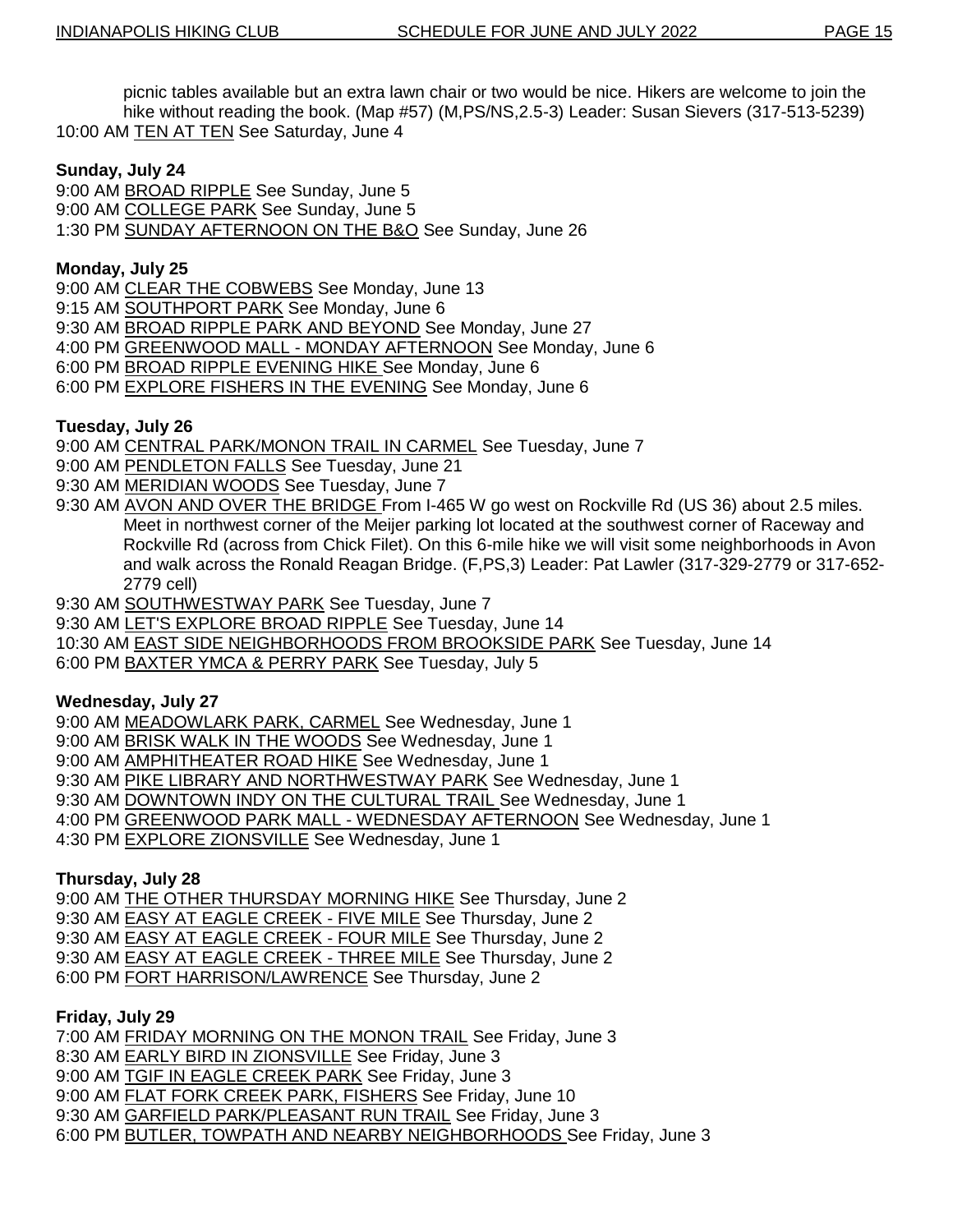#### **Saturday, July 30**

7:30 AM RISE AND SHINE See Saturday, June 4 9:00 AM PENNSY TRAIL See Saturday, June 4 9:00 AM GREENWOOD MALL - SATURDAY See Saturday, June 4 10:00 AM TEN AT TEN See Saturday, June 4

#### **Sunday, July 31**

9:00 AM BROAD RIPPLE See Sunday, June 5 9:00 AM COLLEGE PARK See Sunday, June 5

## **FUTURE EVENTS:**

**GENERAL ASSEMBLY AND ELECTION OF OFFICERS - Thursday, September 8** Although the previous two General Assemblies had to be cancelled due to Covid-19, we are happy to report that this year"s event will take place. As we have in the past, the annual meeting will be held at the Unitarian Universalist Church of Indianapolis. All members are encouraged to attend. The address is: 615 West 43rd St, IN 46208. Come at 6 p.m. to enjoy free snacks, libations and conversation. At 6:30 p.m. we will have a short business meeting and we will elect Club officers for 2023. Then we will listen to an interesting speaker.

**WINTER BANQUET - Sunday, December 4** We will have our catered annual banquet again Nativity Catholic Church on Sunday afternoon. We will honor 2022 Achievement Award winners and new 25 year members.

**WINTER WEEKEND - ABE MARTIN LODGE in BROWN COUNTY STATE PARK. – March 3-5, 2023**. We will be going to a new location in 2023 for our traditional Winter Weekend. To make your reservations, call 1-877-563-4371, choose option # 1, choose option # 1 again, give reservationist the Group Code: 0303IH. The above instructions are from the group sales contract with Abe Martin Lodge. Base rate for most of the rooms (Historic double queens and Patio Kings) is \$134.99. Our block of rooms will be released February 3, 2023 so be sure to make your reservations before that date. Information about hikes and social gatherings will be provided in future schedules. Contact Mary Ann Layman (home 317-346-1802) or *[malayman@earthlink.net](mailto:malayman@earthlink.net)* if you have any questions.

**26TH ANNUAL SMOKY MOUNTAINS NATIONAL PARK – April 18-20, 2023.** Mark your calendar for the Annual Club Trip to Smoky Mountains National Park. We are again scheduling the hike mid-week (Tue-Thu). It's not too early to make your room reservations in Gatlinburg, TN. Most members stay at Riverhouse at the Park (865-436-2070). Bearskin Lodge on the River (865-430- 4330) is another good choice. There will be a range of morning, afternoon and full-day hikes. More to come. Contact John Schlechte (317- 294-2021 cell or *jschlechte@fastmail.com*).

## **PLEASE WELCOME THE FOLLOWING NEW MEMBERS:**

| <b>Tatjana Gordon</b>         | Indianapolis, IN |                         | Debbie Kirby                      | Indianapolis, IN        |     |  |
|-------------------------------|------------------|-------------------------|-----------------------------------|-------------------------|-----|--|
| Janet Lacy                    |                  | Shelbyville, IN         | Greg McLochlin                    | Carmel, IN              |     |  |
| Dionne Schmid                 | Indianapolis, IN |                         | Joseph Schmid<br>Indianapolis, IN |                         |     |  |
| Leslie Woodfall               | Brownsburg, IN   |                         | <b>Rich Woodfall</b>              | Brownsburg, IN          |     |  |
| <b>Beth Wooding</b>           |                  | Mooresville, IN         |                                   |                         |     |  |
| <b>RECENT MILEAGE AWARDS:</b> |                  |                         |                                   |                         |     |  |
| Glee Crowder                  | 53,000           | Ray Howell              | 4,000                             | Melinda Jones           | 400 |  |
| <b>Allan Roberts</b>          | 45,000           | Sandra Kleber           | 3,500                             | <b>Fanny Rosenstihl</b> | 400 |  |
| <b>Cherie Voege</b>           | 32,000           | Carolyn Daly            | 3,000                             | Steve Nezovich          | 300 |  |
| Julie Litten                  | 19,000           | <b>Maribeth Fischer</b> | 3,000                             | Beth Baker Schoch       | 200 |  |
| <b>Katy Smith</b>             | 10,500           | Karen Zimmerman         | 3,000                             | <b>Jane Chambers</b>    | 100 |  |
| Marti Burton                  | 8,000            | Wilma Bailey            | 2,500                             | Gretchen Cozzolino      | 100 |  |
| Sandy Fillenwarth             | 7,500            | Vicki Baker             | 2,500                             | <b>Daniel Davis</b>     | 100 |  |
| <b>Cheryl Conces</b>          | 7,000            | <b>Ron Elkins</b>       | 2,500                             | <b>Karen Davis</b>      | 100 |  |
| <b>Dewey Conces</b>           | 7,000            | Amy Auberry             | 1,500                             | Janet Labbe             | 100 |  |
| Mervyn Cohen                  | 6,500            | <b>Dianne Carlisle</b>  | 1,000                             | Mike Lindstedt          | 100 |  |
| <b>Christine Nitz</b>         | 4,500            | <b>Randy Fischer</b>    | 1,000                             | Judith Lysaker          | 100 |  |
| Susan Roberts                 | 4,500            | <b>Barb Cicholski</b>   | 500                               | Delaram Moghaddam       | 100 |  |